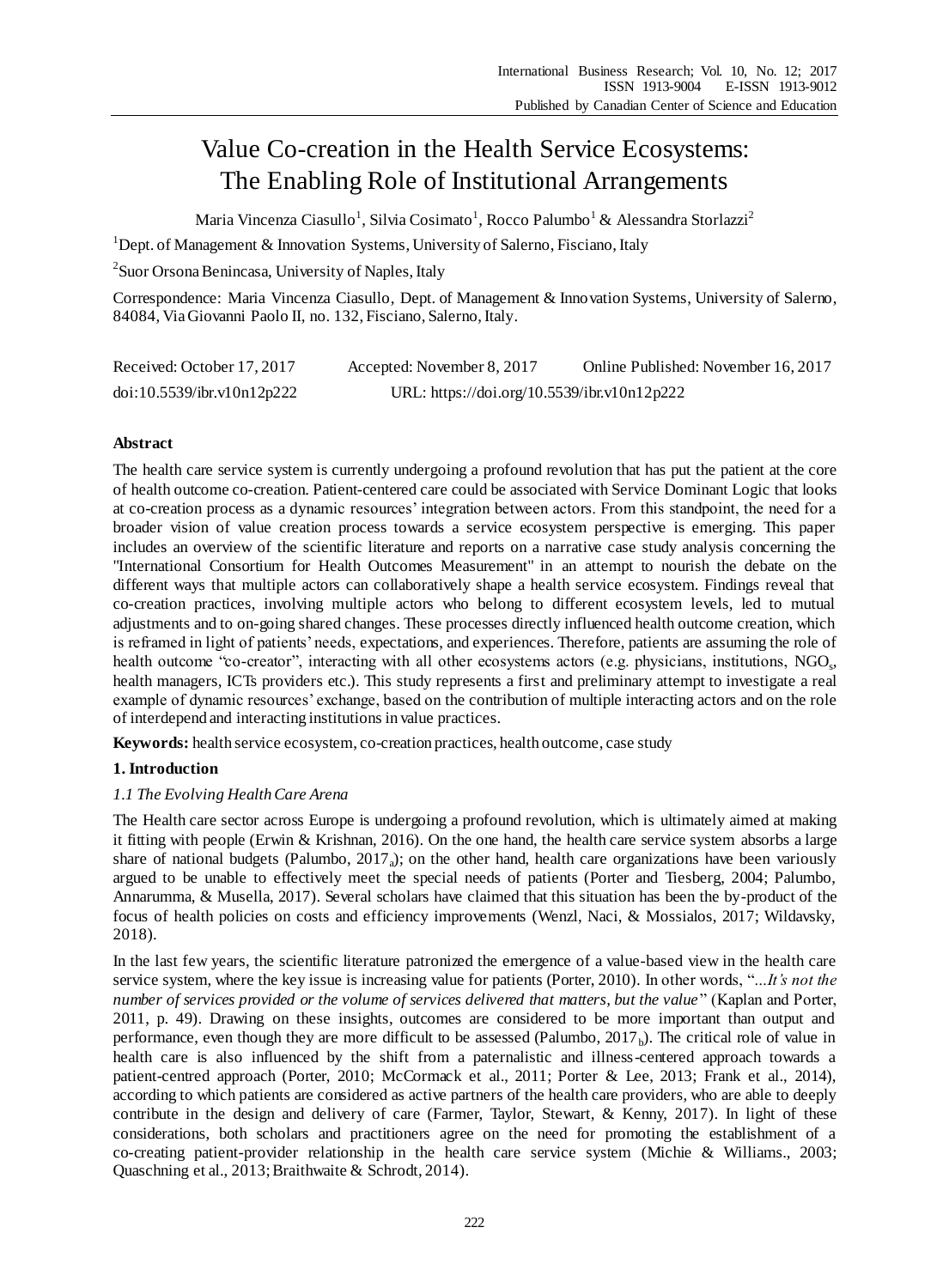In spite of both the success of the reconceptualization of patients as partners of the health care professionals (Michie & Williams, 2003; Ostrom et al., 2010 and Mirzaei et al, 2013) and the importance attached to value co-creation in the health care service system (Ostrom, 2010), it could be assumed that a real patient involvement is yet to come (Wilson, et al., 2017). In fact, patient involvement is prevented by a prevailing bio-medical approach to care, which considers the patient a passive target of medical services and information (Berry and Bendapudi, 2007; Payne et al., 2008; Coulter, 2012). This traditional understanding of health services' provision neglects that patient-provider interactions are at the core of value co-creation processes (Epstein & Street, 2011). In other words, the bio-medical approach to care overlooks that the patients play a crucial role in enhancing the health outcomes which could be achieved through their engagement in the provision of care (Street, et al., 2009). This interaction contributes to co-create "*…a patient-centered health regimen to improve patient outcomes*" (Cox and Agee, 2012, p. 1).

### *1.2 The Rise of the Ecosystem Perspective in the Health Care Service System*

In the health care realm, value co-creation process is intended to foster the value of the provided services, the quality of care, and patients' psycho-physical wellbeing, merging professional expertise and patients' experience (McColl-Kennedy et al., 2012). Sticking to the Service-Dominant Logic (S-DL) principles, value co-creation should be understood as a dynamic process, in which multiple actors are concomitantly involved, sharing and integrating their resources through a mutually agreed value proposition that shapes a network of dense relationships (O'Grady et al., 2008; Frow et al., 2016). Beyond the social and physical environment, personal features (*inter alia*, culture, values and motivation) are argued to play a deep influence on the way resources are exchanged and integrated among the actors. Indeed, several recent contributions emphasized that value co-creation ultimately relies on the establishment of a positive and comfortable experience for patients (Helkkula et al., 2012; Sandstrom et al., 2008; Russo-Spena & Mele, 2012). However, value co-creation does not merely concern the patient-provider dyad; rather, it involves other interacting actors, such as informal caregivers and social workers, enacting an overlapping between different value co-creation processes (Hardyman, et al., 2015).

This paves the way for a systemic approach to co-creation (Wieland, et al., 2012), which offers a more dynamic understanding of the way multiple actors share, integrate and create those resources which are able to improve the quality of care (Chughtai & Blanchet, 2017). Embracing an ecosystem perspective, it is possible to represent health care system as a set of multiple interacting actors that share and re-combine their resources at all ecosystem levels to create mutual value (Rowe & Hogarth, 2005). This approach has pushed health care to go beyond the traditional and linear interaction at the root of patient-provider dyad (Gummesson, 2009), in an attempt to put at the core of its sustainability the evolving adaptiveness to complex and unpredictable environments (Palumbo, Cosimato, & Tommasetti, 2017). Health outcomes rise from the above-mentioned adaptation, that is actors' ability and disposition to share, exchange and create new resources, through the implementation of specific and collaborative practices. Obviously, this process may contribute to an on-going improvement in health services' quality and effectiveness.

#### *1.3 Research Aims and Contents*

This paper aims at examining "in action" the value co-creating dynamics which characterize a health care service system, pointing out how the interactions between the patients, the providers of care, and the other entities which populate the health care system contribute in the generation of a unique value. The article is organized as follows. In the second section, the theoretical framework on which the study rely is presented: for this purpose, an overview of the prevailing scientific literature dealing with S-D Logic is depicted, in order to: 1) figure out the distinguishing attributes of the service ecosystem perspective; 2) discuss its suitability to the health care service domain; and 3) stress the importance of co-creation practices in shaping a lively and sustainable health care service ecosystem. The third section depicts the research design and methods: a case study approach was taken, in order to collect first hand data about value co-creation practices in the health care service ecosystem. Findings are included in the fourth section of the manuscript, which includes the narration of co-practices arising from the case study. The fifth section critically discusses the findings, suggesting conceptual and managerial implications, as argued in the sixth and concluding section of the article.

#### **2. Theoretical Framework**

# *2.1 The Conceptual Evolution of S-DL*

S-D Logic is an evolving construct (Vargo & Lush, 2008), which has rapidly moved from its early conceptualization by Vargo and Lusch (2004) to a wide array of coexisting theoretical advancements (Joiner & Lusch, 2016). In an attempt to provide a systematization of the pillars of S-D Logic, it is possible to summarize its ten Foundational Premises (FPs) suggested by Vargo and Lusch (2004, 2008) into five key axioms (Greer et al.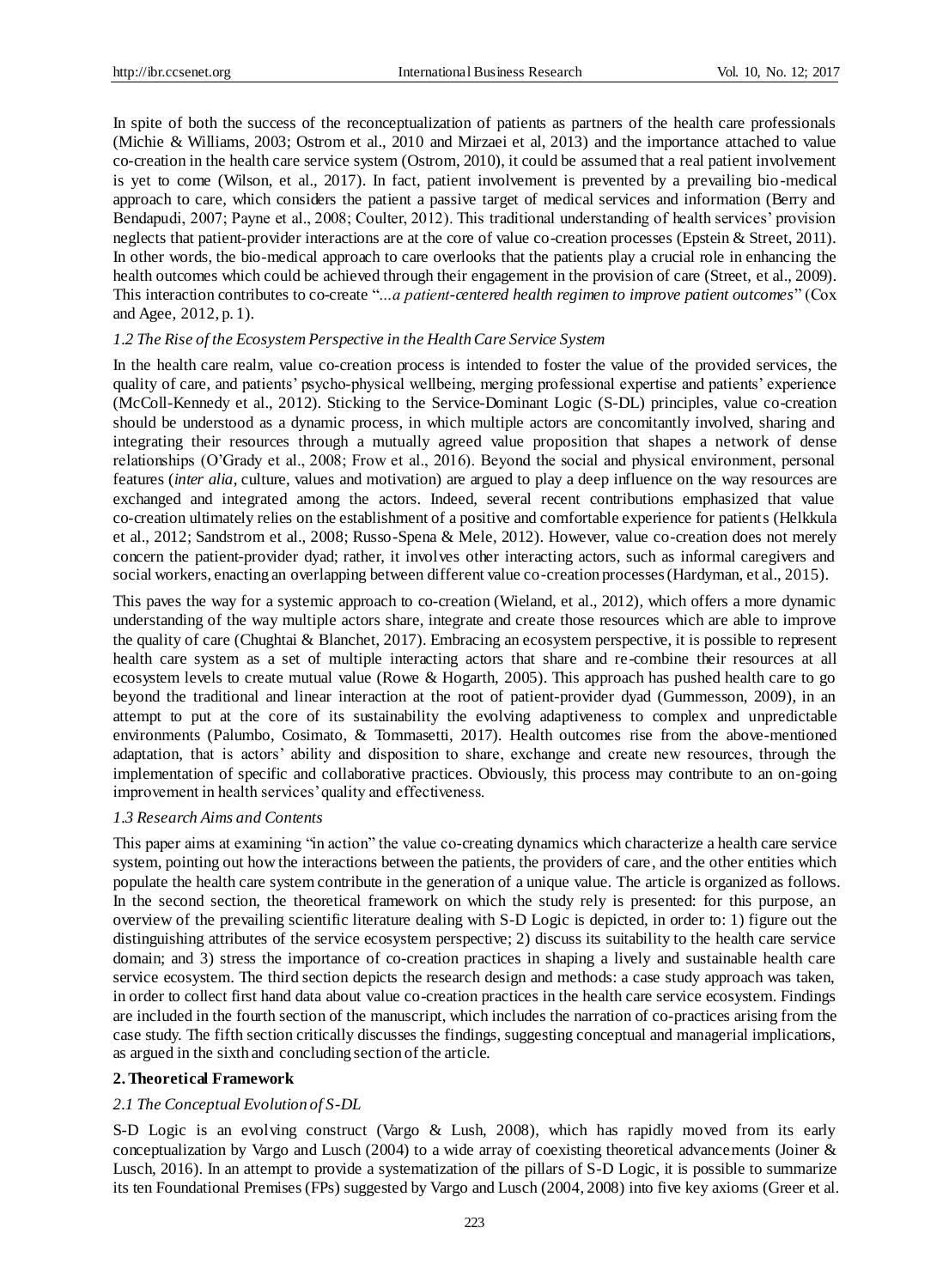2016) which are the cornerstone of a consistent conceptual framework (Vargo and Lusch, 2016). The following bullet points report the five axioms on which the S-D Logic relies:

- *Axiom 1*: Service is the fundamental basis of exchange;
- *Axiom 2*: Value is co-created by multiple actors, always including the beneficiary;
- *Axiom 3*: All social and economic actors are resource integrators;
- *Axiom 4*: Value is always uniquely and phenomenologically determined by the beneficiary;
- *Axiom 5*: Value co-creation is coordinated through actor-generated institutions and institutional arrangements.

In other words, S-D Logic focuses on the dynamics at the roots of value co-creation processes (Payne et al., 2008) and the concept of value-in-use, which could be also reframed as a value-in-context (Chandler and Vargo, 2011) and, consequently, as a value-in-social-context (Edvardsson et al., 2011). From this point of view, S-D Logic embraces an extensive service-based ecosystem perspective (Vargo and Lusch, 2011, 2016), which is fitting to different service environments, including: logistics, health care, information technology, sports, tourism, and others.

Lusch and Vargo (2014, p. 24) defined a service ecosystem as "*…a relatively self-contained, self-adjusting system of resource integrating entities that are connected by shared institutional logics and mutual value creation through service exchange*". The service ecosystem is established on the joint contribution of several different actors, who are linked together in a dense network of relationships, which pave the way for the integration of internal and external resources. Some essential processes shape a service ecosystem (Lush and Nambisan, 2015), such as:

- 1) the establishment of a shared view, which intertwines a set of cognitively distant actors;
- 2) the design and the implementation of a participative architecture aimed at coordinating these actors;
- 3) and the facilitation of interaction among actors themselves.

A service ecosystem is built upon multiple, but deeply nested levels (Chandler and Vargo, 2011; Akaka et al., 2013), defined as micro, meso, and macro. The micro-level arises from dyadic interactions between firms and customers. These interactions represent the building blocks of the meso-level, where the collaboration and cooperation of organizations and communities push towards its evolution in a macro-level. Here, several institutions and associations design and disseminate shared norms, culture, language, and rules to foster the proper functioning of both the micro and the meso levels. The different ecosystem levels are merged through specific value propositions, that make the actors who populate the service ecosystem able to access and combine the resources needed for their viability. The dynamic nature of service ecosystems relies on actors' disposition to share and apply their resources, influencing their availability and offering attractiveness, as well as the ability of the ecosystem itself to adapt its configuration to a complex and ever-changing environment.

In a critical domain such as health care, the service ecosystem perspective offers an extensive interpretation of both value co-creation practices and co-creating interactions between the actors who operate at the different health care service ecosystem levels. Recognizing the inner complexity of service encounters, the scientific literature (Vargo and Lusch, 2010, 2016; Akaka et al., 2013; Greer et al., 2016) is still calling for a better understanding of the way co-creation practices contribute to the shaping of a service ecosystem through the interconnection, interaction and collaboration among and between different actors. This is especially true in the health care service system, which show several peculiarities as compared with other service environments (Palumbo, 2016).

Among others, Frow et al. (2016) recently conceptualized the health care service system in light of a service ecosystem perspective, identifying the micro-, meso- and macro-levels as depicted in Figure 1. Going more into details, different institutional actors interact at the macro-level, such as state health authorities, professional associations, labour unions, health insurers; differently, the main interacting actors at meso-level are hospitals, clinics, local health support agencies, and care home and hospice. At micro-level, the dyadic and/or triadic interactions occurring between patients, informal caregivers, and health care providers, are relevant. An additional ecosystem level – the mega-level – could be included among the layers of the health care service ecosystem (Chandler & Vargo, 2011). At this level, co-creation practices involve – among others – government agencies, health funding bodies, regulatory bodies, and media (Frow et al., 2016).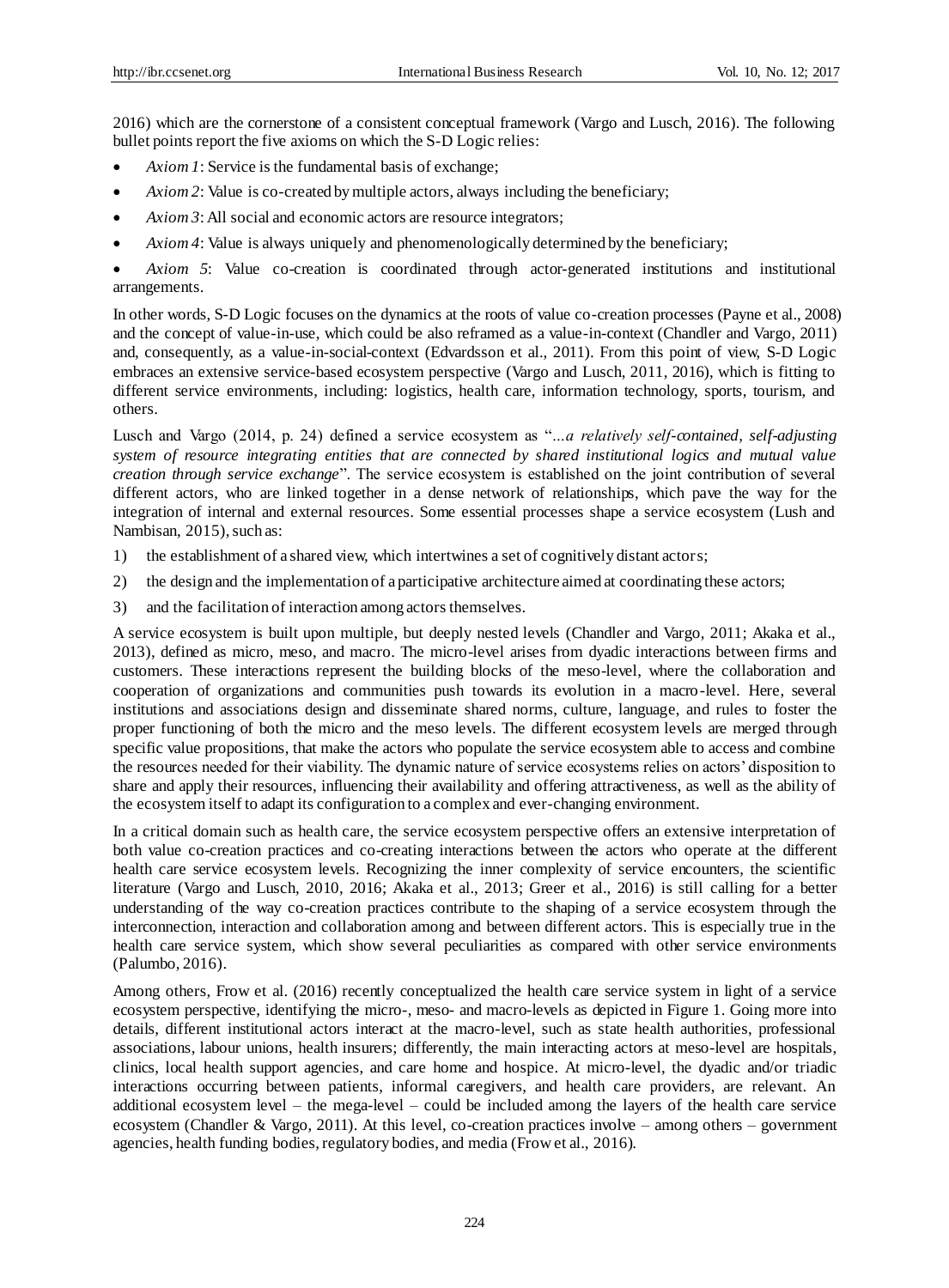

Figure 1. A representation of the Health care service ecosystem (Adapted from Frow, et al., 2016)

As an illustrative example, on-line forums and social networks – such as Facebook – could be placed at the mega level of the health care ecosystem; thus*,* they allow actors to widely discuss health-related issues, such as the effects of new procedures and treatments related to specific diseases (e.g. diabetes) (Robertson, et al., 2014). In fact, patients – who populate the micro-level of the service ecosystem – are likely to use digital tools as a medium, that makes them able to share their knowledge and participate to value co-creation (or value co-destruction) processes (van der Eijk, et al., 2013). The sharing of knowledge can also occur in other dedicated social networks, where patients look for new and more specific information, reporting what they find and contributing to improve both personal and common resources (Dosani et al., 2014).

It is interestingly to note that the processes of resource integration that occur at other ecosystem levels foster the creation of additional integration processes, which impact on the mega level. For the sake of the argument, patients and health care professionals' associations – operating at the macro level – may assess the reliability of health-related information provided on the internet, thus offering a "roadmap" to collect, access and use health information to actors at the mega level (Dalmer, 2017). Health care organizations – which are located at the meso level – are able to foster the establishment of meaningful patient-provider relationships, thus setting the conditions for value co-creation during the medical encounter (Annarumma & Palumbo, 2016). Last but not least, heterogeneous factors such as history, culture, politics, law, health or pharmaceutical lobbies concern the mega level and affect the definition of national orientation towards health care (Frow et al., 2016).

Ultimately, a health care service ecosystem is based on actor-to-actor (A2A) interactions that create and recreate a supportive organizational logic to service exchange and value co-creation, that is an outcome in which service providers and users (i.e. patients and informal caregivers) contribute to value creation, sharing and integrating their resources. From this standpoint, a service ecosystem can be conceptualized as a participative architecture, which allows to better understand the inner collaborative nature of value co-creation. This participative architecture offers a road map that encourages actors to participate to service exchanges and provides the mechanisms intended to the coordination, integration and synchronization of different ecosystem actors (Nambisan & Sawhney, 2011). This enables the ecosystem actors to cooperate without a strong hierarchical structure, that is typical of bureaucratic organizations.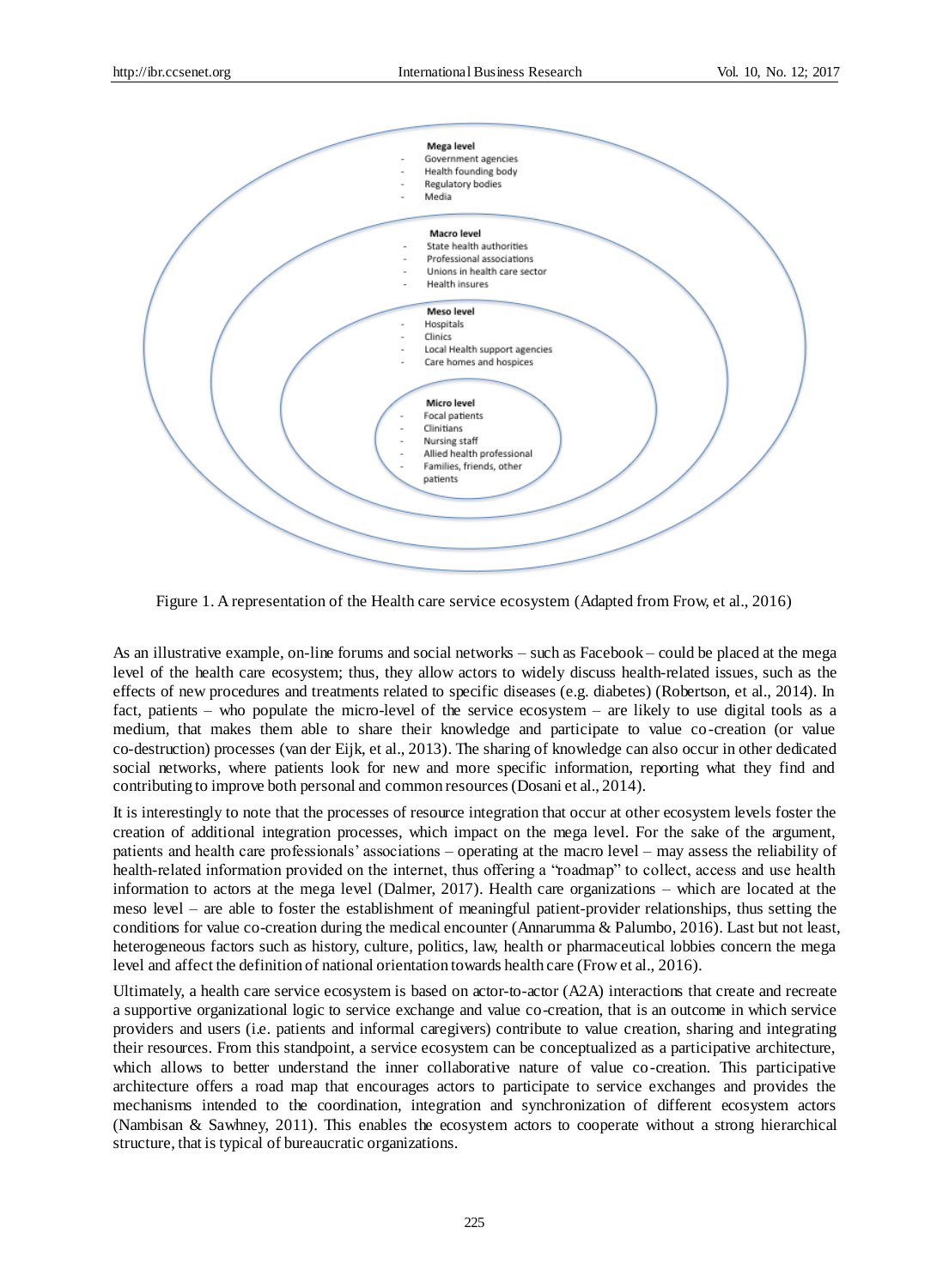# *2.2 Value Co-creation in a Health Care Service Ecosystem*

Embracing the service ecosystem perspective (Siltaloppi, et al., 2016), the health care service system can be considered as a set of actors who interact within and between different ecosystem levels following specific dynamics that lead them to share, built and rebuilt their resources. These interacting processes are at the core of value co-creation or co-destruction dynamics (Peters, 2016). In line with these arguments, one of the primary concerns of S-D Logic literature (Vargo and Lush, 2004, 2008, 2016; Vargo et al., 2008; Akaka et al., 2012) is the understanding of how different actors contribute to value co-creation and how they collaboratively share their own resources. A large part of the existing scientific literature delves into the interactions occurring at micro-level (Lush and Vargo, 2006; Chandler and Vargo, 2011; Hardyman et al., 2015): here, the interactions are built upon a dyadic (patient-provider) logic, according to which the actors are willing to share and combine their resources to achieve a joint outcome.

Recently, some scholars (McColl-Kennedy, 2012, 2015; Frow et al., 2016) have begun to explore value co-creation practices at meso, macro and even mega levels, emphasizing how actors are involved in value co-creation practices by sharing their resources. Interacting with other actors (e.g. institutions, suppliers, other health providers, Non-Government Organisations – NGOs, and families), users co-create service experiences at different ecosystem levels (Epp and Price, 2008; Schau et al., 2009; Vargo and Lush, 2011; McColl-Kennedy et al., 2012). At the core of this view there is the understanding of services as contextually interpreted and experienced by individuals (Vargo and Lush, 2008; Echeverri and Skålén, 2011; Helkkula et al., 2012).

Several authors, aware of the opportunity to go beyond the traditional dyadic relationship between providers and patients, developed a relational logic, based on actor-to-actor interactions (Lusch and Vargo, 2006, 2014; Akaka et al., 2012; Vargo and Lush, 2012). In this scenario, an ecosystem approach offers a broader and systemic understanding of the relationships occurring among these actors (Henderson and Palmatier, 2010). In fact, an ecosystem perspective puts a growing emphasis on both the contribution of each actor to the whole system and on how the interactions occur among all the interacting actors (Thomas and Autio, 2014). The use of a broader perspective, which focuses on the interaction among multiple actors (Araujo et al., 2008), help to better understand "how" actors influence each others and "what" is the intensity of such influence in an ever-changing ecosystem (Frow et al., 2016). Value co-creating practices are helpful in making this point.

Generally speaking, practices are "*…routinized ways in which bodies are moved, objects are handled, subjects are treated, things are described and the world is understood*" (Reckwitz, 2002, p. 250). Therefore, they are intended as actions joined together by the interaction among actors (Schatzki, 2005). Moving towards a micro, meso, macro, and mega level approach to value co-creation activities, the practice theory can support the investigation of how multiple actors' interactions affect the process of value co-creation at the intra- and interlevels of a service ecosystem. Such a conceptual lens offers an alternative approach to value creation (Schau et al., 2009). From this point of view, patients' participation in the co-creation of the service experience is based on the interaction with others actors placed at different levels of their service ecosystems (Vargo and Lusch, 2011; McColl-Kennedy et al., 2012). Drawing on these considerations, Frow et al. (2016) identified a typology of eight co-creation practices (CPs) which could be applied to health care. These eight practices are (Frow et al, 2016):

- CP#1: Practices that endow actors with social capital;
- CP#2: Practices that provide an ecosystem with a shared language, symbols, signs and stories;
- CP#3: Practices that shape an actor's mental model;

 CP#4: Practices that impact the ecosystem, created or constrained by the physical structures and institutions that form their contexts;

- CP#5: Practices that shape existing value propositions and inspire new ones;
- CP#6: Practices that impact access to resources within an ecosystem:
- CP#7: Practices that forge new relationships, generating interactive and/or experiential opportunities;
- CP#8: Practices that are intentionally co-destructive creating imbalance within the ecosystem.

These eight co-creation practices are the core of the conceptual framework which inspires the analysis of value co-creation practices in a health service eco-system that is proposed in this study. It eventually aims at filling the identified gap in the literature, in an attempt to contribute to a better understanding of how multiple actors' interactions are able to affect the shape and the functioning of the health care service ecosystem, thus influencing its ability to self-contain and self-adjust available resources in a relational logic of value co-creation (Lusch and Vargo, 2014, p. 24).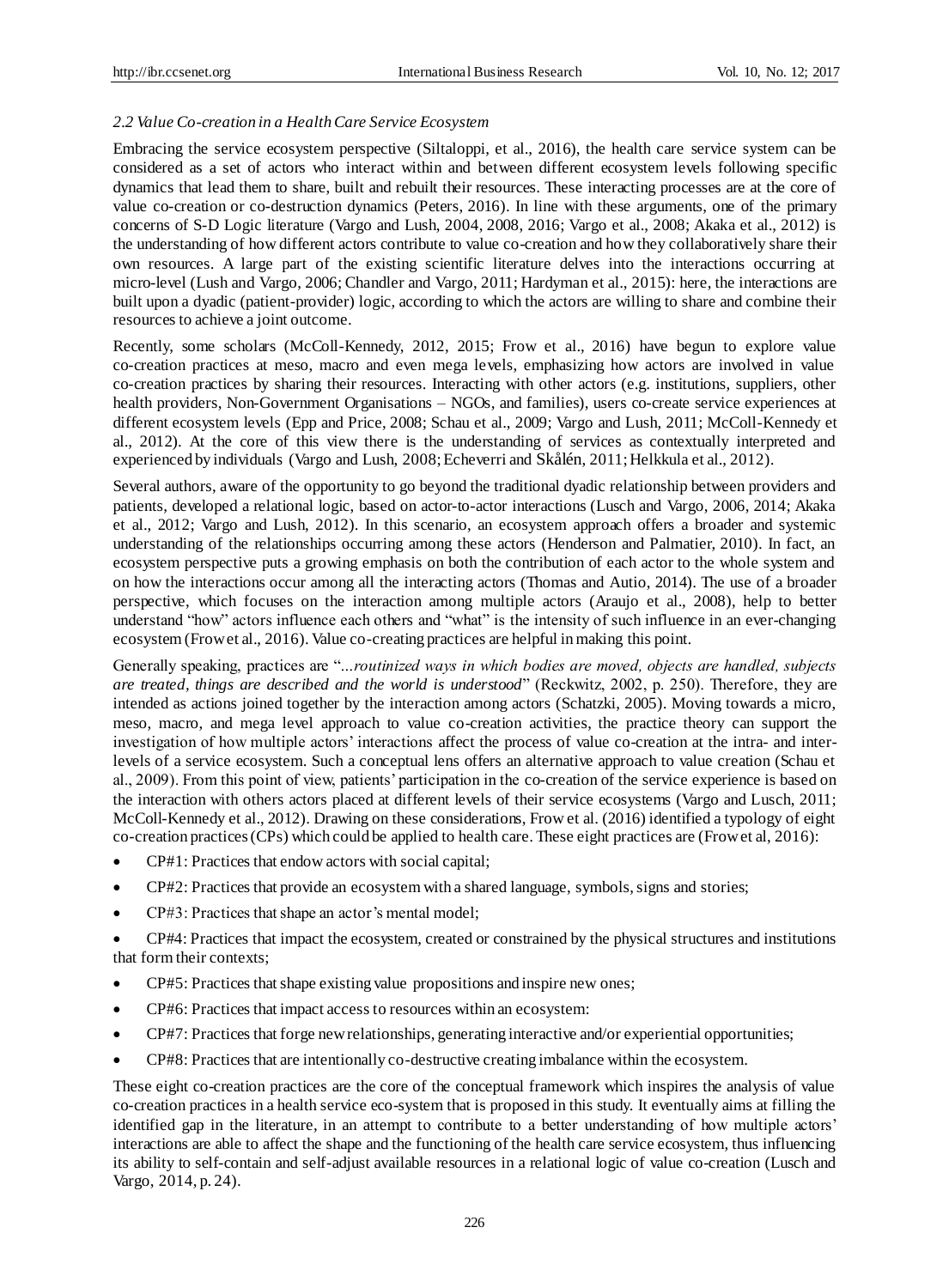# **3. Research Design and Strategy**

# *3.1 Methods*

The case study methodology (Yin, 2014) is a fitting method to handle the topic dealt with in this research, that is the definition of multi-actor participation in those co-creation practices which concur to shape a health care service ecosystem. This approach entails "*…a research strategy focused on the comprehension of those dynamics characteristic of specific contexts*" (Eisenhardt, 1989, p. 532). Moreover, it facilitates the investigation of a phenomenon within its context, collecting data from various sources in an attempt to provide a tentative answer to the questions that have inspired this study (Baxter and Jack, 2008). Therefore, the case study method paves the way for a punctual analysis of health care systemic nature and the way actors interact to achieve health outcomes.

Drawing on Iwakabe (2015), this case study took the form of a "narrative", according to which no quantitative results are measured and presented. Sticking to the story metaphor (Simons, 2009) and the narrative case study method (Etherington & Bridges, 2011), heterogeneous information arising from ICHOM's partner histories were collected, organized, and interpreted in light of the eight Co-creation Practices defined by Frow et al. (2016). Data were obtained from several secondary sources (e.g. reports, handbooks, papers, video-interviews, corporate blogs, and corporate social networks) accessed surfing ICHOM's corporate web sites. Evidence were independently searched by the authors in the period from January, 2016 to June, 2016.

At a first stage, the collected data were arranged according to a specific research protocol, which was devised *ad-hoc* by the authors for the purpose of this research. It was based on a digital worksheet that researcher could independently access to analyse the retrieved data. No time limitations were set to collect relevant data. Therefore, all data published in the ICHOM website until June, 2016 were taken into consideration. Moreover, in an attempt to increase the depth of this study, no exclusion criteria based on the authorship of the published data were used. Hence, both data published by the ICHOM and by ICHOM's partners were contemplated for the purpose of this research. Lastly, when needed, additional evidence was searched in the web sites of the ICHOM's partners, in order to improve the reliability and the consistency of this study. Each member of the research team classified the collected data according to the eight Co-creation Practices (CP) defined by Frow et al. (2016). Afterward, all the narrations on value co-creation practices were individually analysed by the members of the research team, who aggregated individual reports, in order to confront them and elicit agreements and disagreements. When disagreements emerged, the histories were critically reviewed and discussed until consensus was reached.

Several rules were agreed to guide both the individual analysis and the debate between the members of the research team: 1) report the data in sufficient detail to justify your conclusions; 2) mention all relevant results, including those that run counter to expectation; 3) be sure to include small effect sizes (or statistically nonsignificant findings) when theory predicts large (or statistically significant) ones; 4) do not hide uncomfortable results by omission; and 5) do not include individual scores or raw data with the exception, for example, of single-case designs or illustrative examples. As a result of this step-by-step process, a joined research report was arranged, which inspired the findings of this research. In the spirit of data sharing (encouraged by APA and other professional associations and sometimes required by funding agencies), raw data, including study characteristics and individual effect sizes used in a meta-analysis, can be made available on request by interested readers.

# *3.2 The Unit of Analysis*

The International Consortium for Health Outcomes Measurement (ICHOM) is a non-profit organization founded by a joint initiative of different scientific, medical, and business organizations including Harvard University, Boston Consulting Group, and Karolinska Institutet. ICHOM focused its mission on a general re-thinking of the international health care system, supporting the development and the spread of shared systems dedicated to the measurement and reporting of the contribution of socio-economic actors to health outcomes.

ICHOM's mission is "…*to unlock the potential of value-based health care by defining global Standard Sets of outcome measures that really matter to patients for the most relevant medical conditions and by driving adoption and reporting of these measures worldwide*" (www.ichom.org, 2017, last accessed on May, 3th 2017). To date, ICHOM has been able to map 13 diseases and define their related set of standards. According to the collected information and the theoretical framework proposed by Frow et al. (2016), ICHOM can be placed at the mega level of a health service ecosystem. In fact, it is an international NGO interacting and bringing together, according to a co-creation logic, different actors (e.g. local and national institutions, health providers, physicians, patients, etc.) in order to achieve high quality health outcomes.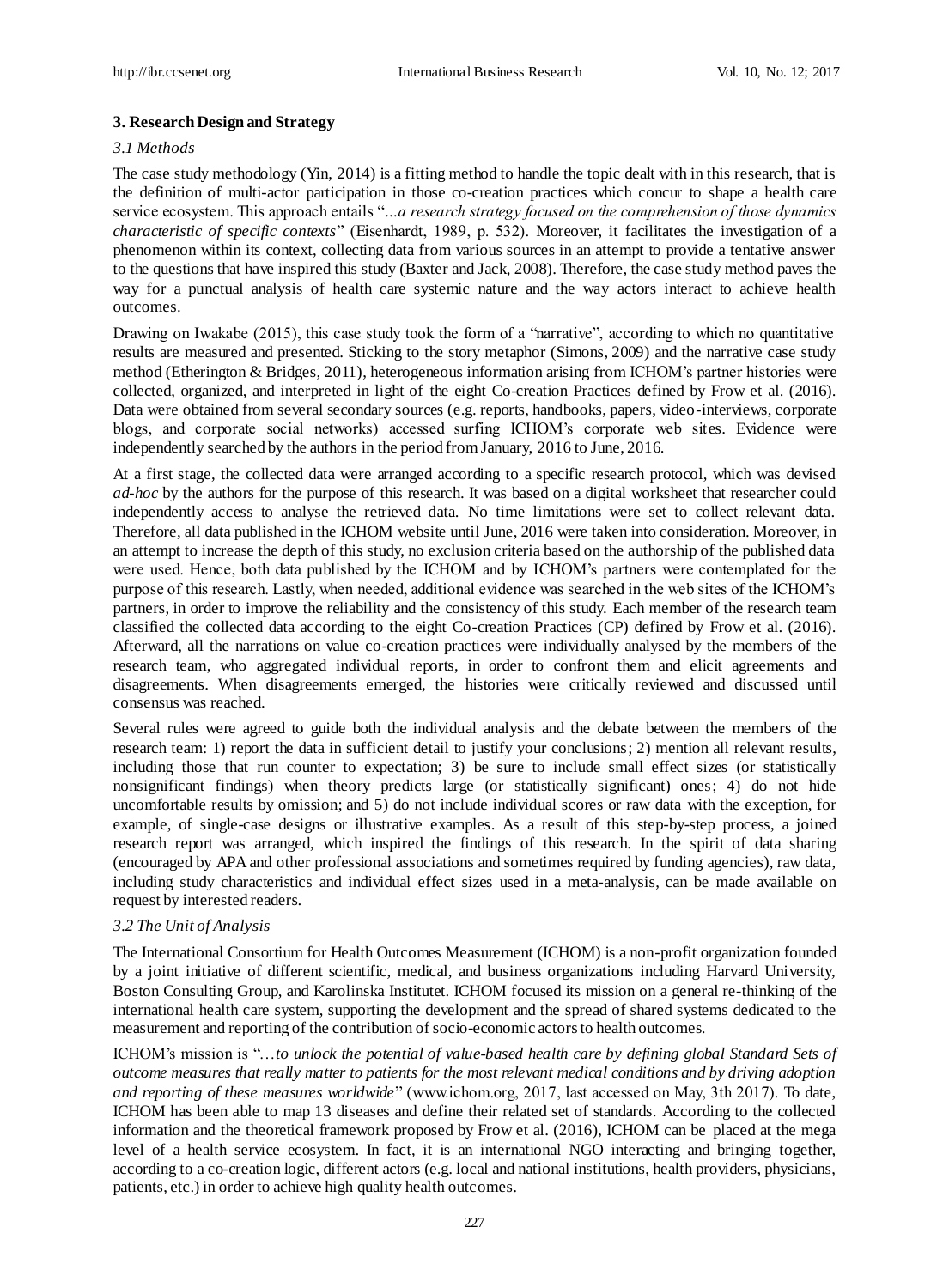# **4. Findings**

Each story described and analysed below shows its own peculiarities in terms of informant actors, nationality, organizations, and roles. The features that mainly stood out in the narrated co-practices were actors' involvement, collaboration, and cooperation in achieving high quality health care outcomes. Moreover, sticking to a systemic interpretation of investigated practices, ICHOM facilitated the interaction between and among multiple actors belonging to different and interacting systems and making them able to learn from each other and improve their performances. The brief histories reported below show the way the different actors belonging to the ICHOM ecosystem contributed to specific health care co-creation practices, highlighting the insights which arise from the enacted practices and pointing out the ecosystem level they impacted on.

*4.1 Practices that Endow Actors with Social Capital: CP#1*

The HCF Research Foundation is a charitable trust, which supports research and enquiry into the provision, administration and delivery of health services in Australia. Wayne Adams, the Director of the HFC Research Foundation, stated:

*"We have established a partnership with ICHOM because we recognize the critical need to shift the Australian health care system towards one based on outcomes, not simply outputs, and see our work with ICHOM as supporting that transformation."*

Moreover, he declared:

*"The collaboration with ICHOM reflects a growing recognition that driving value in health care requires cross-stakeholder engagement. HCF (…) collaborates with ICHOM to respond to health care expenditure cutting off. (…) The partnership with ICHOM made HCF able to offer an economic support to people who couldn't pay for their care path, respecting ICHOM standards".*

HCF active engagement in ICHOM represents a co-creation practice which is intended to feed social capital for all the actors who interact within the health care service ecosystem, this influencing their social position and role in the functioning of the latter. The reframe of the roles that different agents play in the health care ecosystem may entail the arrangement of ad hoc initiatives, which allow to enhance the effectiveness and appropriateness of health services provision, without implying additional health costs.

As far as the experience of users is concerned, a patient who was engaged in one of ICHOM's online forums shared her experience in order to provide other patients with relevant information to face challenging health issues:

*"I was expecting (…) and, having lost my first baby, I was determined to avoid a reprise of the tragedy (…). I had been thinking about how I could help improve health care structurally and systemically. The head echo cardiographer said that my second baby had TOF (Tetralogy of Fallot) and he would likely need multiple open-heart surgeries, my focus became medical condition and its outcomes. (…) I tried to take the best decisions about hospitals, surgeons, and treatments. I visited seven children's hospital, meeting with cardiac surgeons and asking them directly about the best treatment. Then I gathered some of the information I was looking for. My long quest for good outcomes led to a hospital in Boston, and it was there that my son was born. He had many surgeries and spent three months in the NICU (neonatal intensive care unit). He had additional surgeries and more than two dozen oesophageal dilations. (…) Despite everything, he now is happy and has no altitude or exercise restrictions. I think that medical errors must be documented alongside successes, and this information should be made accessible to both clinicians and patients".*

Patients' active engagement in ICHOM's online forum represents a practice which is aimed at creating and sharing new knowledge. In the specific case reported above, the share of individual patient experience was intended to assist other women with babies suffering from TOF, providing them with both psychological support and information to properly navigate the health care system. From this point of view, ICHOM itself seems to perform as an ecosystem, which involves a wide array of agents, each of which contribute in maintaining it vivid and viable.

*4.2 Practices that Provide an Ecosystem with a Shared Language, Symbols, Signs and Stories: CP#2*

ICON is a global provider of outsourced drug development services to biopharma, medical device, government, biosimilar, and generic organisations; also, it is one of the most relevant ICHOM's partners. As regards with this partnership, its Chief Operating Officer (COO) argued: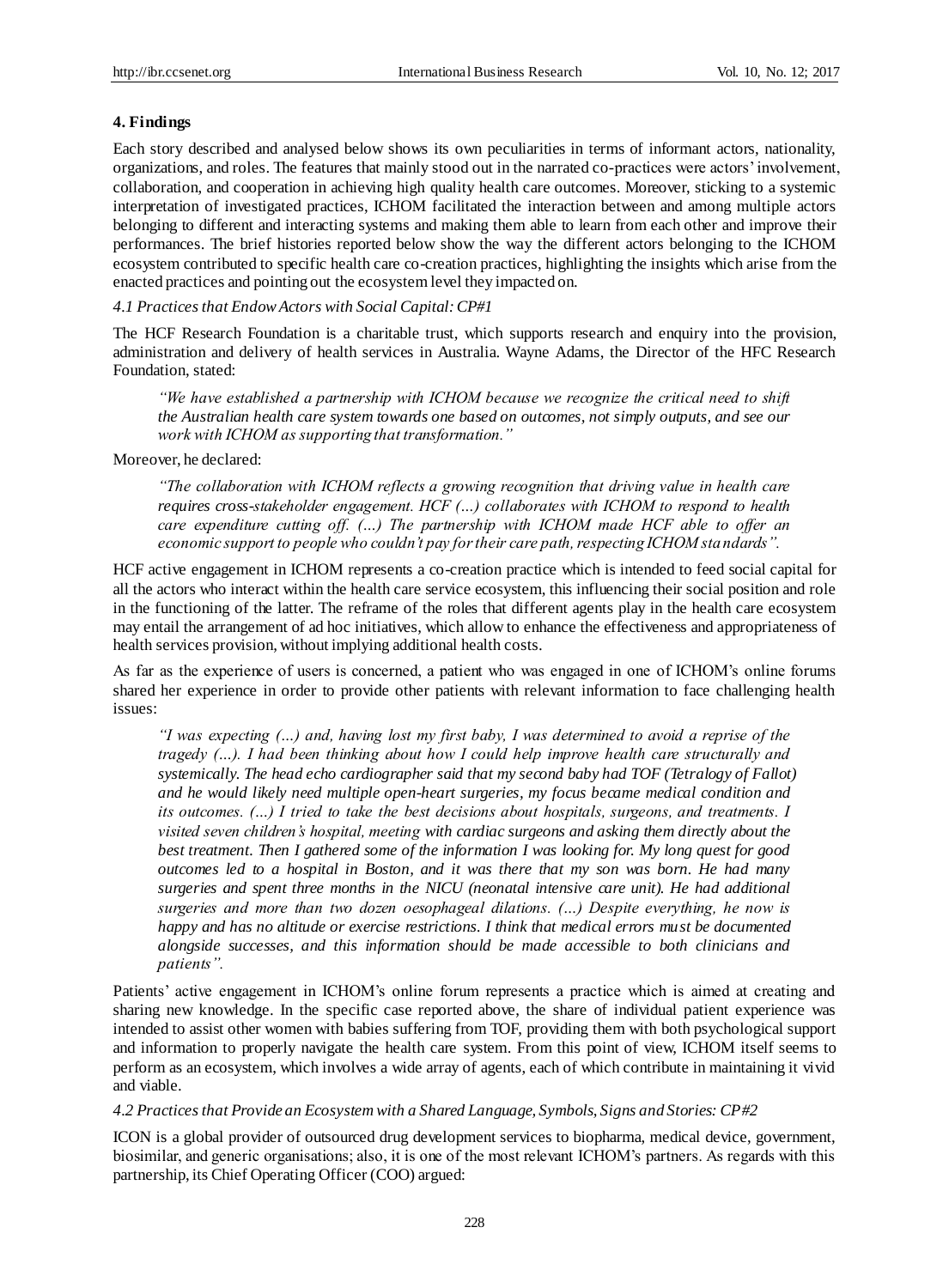*"We are building around the world with institution registries measuring ICHOM Standard Sets. (…) Partners have been added to the network all over the world. (…) 54 health care facilities in India, Dubai, Mauritius, and Sri Lanka, have started measuring the Coronary Artery Disease Standard Set".*

Similarly, an ICHOM's manager for the development of outcome measurement Standard Set reported:

*"We (…) are supporting implementation projects across the US, UK, France, Australia, and, with over a hundred more institutions expressing interest in measuring our outcome sets. At the end of 2015, we launched our Implementation Communities, an ICHOM support model that invites groups of value-oriented institutions to move through the implementation process collaboratively. (…) As part of our on-going mission to promote outcomes measurement and share best practices publicly, we have migrated much of the content from our subscriber-only Implementation Network to a new file library located on ICHOM.org. This content is now freely available to all registered ICHOM.org users".*

The development of a global Standard Sets is a co-creation practice which is aimed at providing all ICHOM's partners with a general and universally agreed protocol which supports them in outcome definition and measurement, making them perfectly comprehensible, and sharable within the whole service ecosystem. In other word, this co-creation practice involves the gradual establishment of the health care service ecosystem's infrastructure, paving the way for the definition of shared language, symbols, signs and stories among the actors who contribute to its functioning.

*4.3 Practices that Shape an Actor's Mental Model: CP#3*

Also, the COO of ICON stated:

*"We are proud to bring our clinical and technical expertise in health outcomes and real-world data to help ICHOM to launch the first global health outcomes benchmarking program".*

The global health outcomes benchmarking program is intended to support health providers in changing their practices and following the most successful ones, in an attempt to facilitate a wider adoption by the side of all service ecosystem actors (e.g. Governments, Institutions, Professional Associations, Medical Staffs, Patients, Families, etc.). Emphasizing this point, the Vice President Strategy and New Program Development at ICHOM claimed:

*"The ICHOM has also launched the ICHOM TechHub, (…) a review-based directory of electronic tools for outcomes measurement. (…) Using the TechHub, health care providers and administrators can view profiles and reviews, sort and filter options based on key criteria, and request additional information and virtual demonstrations from those that ultimately meet their organization's preferences and needs. (…) Working alongside care providers around the world, we have learned that there is no 'one-size-fits-all' technology solution to support outcomes measurement. The diversity of geography and functionality of these platforms will allow the TechHub to serve as a valuable resource for hospitals around the world interested in measuring ICHOM Standard Sets".*

ICHOM's TechHub is crucial to encourage the actors who populate the health service ecosystem in changing the way they approach outcome measurement, facilitating their access to specific and certified tools, which enable them to participate in co-creation practices and to effectively share their resources.

The Memorial Sloan Kettering Cancer Centre, the world's oldest and largest private cancer center, participates in the ICHOM ecosystem. Focusing on the role of this organization in such an ecosystem, one of its Informing Doctor reported:

*"Sloan Kettering engages more proactively with physicians in the selection of risk factors for adjustment of their approach to prostate cancer care, also through the design of their own report cards. Thanks to a secure web portal, urologists can access a report of their average risk-adjusted outcomes, aggregated over all of their patients who have undergone radical prostatectomy. In this way, urologists can compare their rate with colleagues' rates, defining their own case mix".*

The web portal, being based on a logic of performance improvement and risk reduction, allows to compare data. From this point of view, it is able to deeply influence co-creation practices, as well as behaviours and activities of different physicians, shaping the actors' mental model and setting the conditions for value co-creation.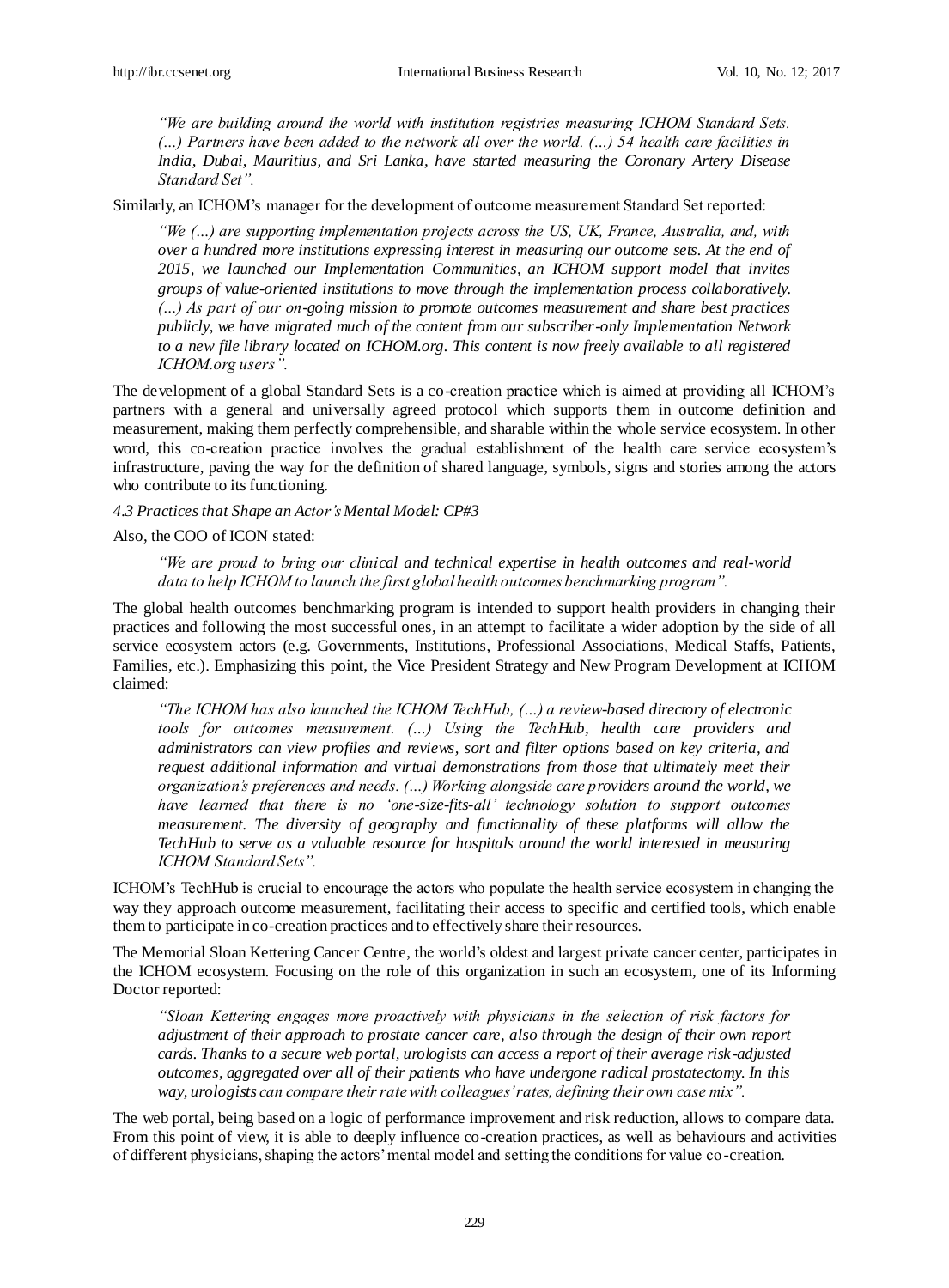#### *4.4 Practices that Impact the Ecosystem: CP#4*

FORCE-TJR is a Massachusetts-based research registry, which develops tools with which to record the patients' assessment of the success and failure of their surgery, and conducting research to guide both clinical care and health care policy. Its Managing Director argued:

*"Rather than building new infrastructures, some U.S. providers have outsourced the collection of outcome data. Consequently, some providers were equipped with centralized registry, where the staff collected comparable data at complementary time points from multiple sites, reporting the information back to each of these various sites. Data collection process was based on patients' direct involvement, who, evaluating their treatment, contributed to co-create indicative measures about physical structures, care paths, provided services, and staff performances. (…) After signing the consent form, patients could complete the questionnaire either through a web-based survey or on paper that can be scanned. The adjusted data were stored in the national registry, and are accessible by the treating surgeon any time through a secure website".*

The development and the implementation of a centralized registry helps health providers to extend and adopt new and emerging rules, norms, and procedures which are able to support the existing and, possibly, new practices. Therefore, these types of co-creation practices deeply impact the ecosystem, affecting the informal structures and institutions that form the contexts in which the different actors interact.

*4.5 Practices that Shape Existing Value Propositions and Inspire New One: CP#5.*

The COO of Providence Health and Services, a not-for-profit Catholic health care system operating multiple hospitals across 5 State in US and an ICHOM Strategic Partner, claimed:

*"Implementing a value-based strategy is on the mind of nearly every health care organization in the U.S. The shifting from cost-based strategies to value-based strategies (…) led some ICHOM's providers to shape Working Groups of leading physicians, patient representatives, and outcomes experts from registries. (…) Our Working Group members are volunteers who have equal voice in determining a shared outcome. (…) We find that nearly every element of their value strategies builds on and is strengthened by one thing: the ability to measure outcomes."*

The implantation of value-based strategies, which are directed to improve outcomes, shrink costs, and enhance the appropriateness of care, may lead to the definition of new value propositions, which are relevant for all the actors involved in the functioning of the health care service ecosystem. Echoing these considerations, an informant senior manager at Massachusetts General Hospital, the largest teaching hospital of Harvard Medical School, admitted:

*"The Division of Population Health Management team knew it needed a better process for determining who was best served by resource-intensive procedures. Rather than require that physicians follow rigid protocols, the Division created a decision support system to help clinicians determine when a procedure was indicated, based on a patient's clinical circumstances. Procedures were integrated into the electronic medical record, and patients received videos and handouts explaining the risk and benefits of the various treatment options, as well as personalized consent forms that adapted those risk and benefits for their specific circumstances. The entire system was informed and refined by on-going tracking of outcomes".*

In this specific circumstance, the reframe of actors' value proposition was aimed at properly facing the gradual shift from volume-based fee-for-service contracts to risk-based population ones, striving for reducing the effects of such a change on the individual viability. Co-creation practices allowed to frame a new interaction approach between the patients and the providers of care, which – in turn – enhanced outcomes through on-going evaluation.

*4.6 Practices that Impact Access to Resources within an Ecosystem: CP#6*

ICHOM Vice President of Research and Development revealed:

*"At the end of 2013, we created a new website that better reflects who we are and what we do. The web site is continually enhanced, especially thanks to the constant partners' contribution (…) who contribute to enrich its contents, publishing User Generated Contents (…) about practices, general information, and reporting inefficiencies, emergencies, and the related answer. This led to the creation of a community based common meaning sharing among a flurry of new partnerships."*

The launch of ICHOM new web site and the related social tools contributed to offer a virtual space in which the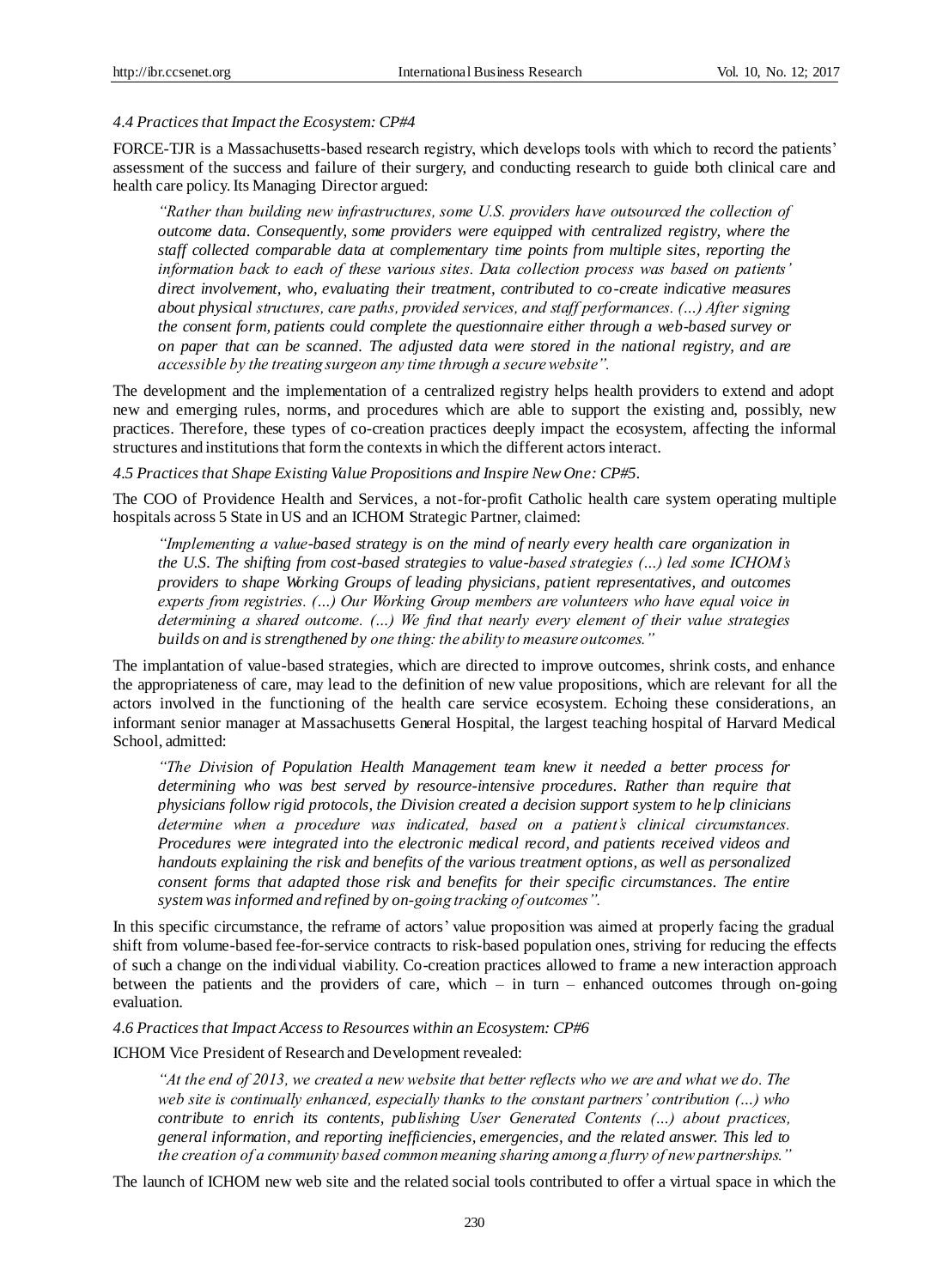actors populating the health care service ecosystem can access and share resources. Obviously, the greater opportunities of resource integration involve greater ability of value co-creation and, therefore, increased well-being for those who participate in the functioning of the health care service system.

Similarly, an Informant Doctor of Wexner Medical Center, a multidisciplinary academic medical center of the Ohio State University, reporting that his clinic created some questionnaires to capture patients' experiences and feelings as a quality standard, pointed out:

*"During the check in, each patient was asked to complete the questionnaire, in order to mak e the staff able to scan it into the patient's Electronic Medical Record (EMR) in order to track outcomes. (…) Medical staff could refer to the reports and manually trend data, in order to control the evolution of care paths."*

The adequate functioning of a service ecosystem basically relies on the access to timely and relevant information, which are an essential ingredient of the recipe for fostering collaborative and co-creating relationships between the different ecosystem actors.

#### *4.7 Practices that Forge New Relationships, Generating Interactive and/or Experiential Opportunities: CP#7*

# In the opinion of the ICHOM Vice President:

*"The frequent ICHOM's conferences are organized to support physicians and practitioners in meeting and sharing their experiences in terms of achieved outcomes. (...) Sharing their experiences, showing problems that they have faced, and, in several cases, publishing specific papers and/or articles, they can feed new practices able to improve their offering".*

From this point of view, ICHOM performs as a crucial platform establishing new forms of relationships between the actors and generating greater opportunities to co-create value. In particular, ICHOM facilitates health outcomes assessment, embracing a patient-centered approach. Moreover, it attempts to deeply engage all relevant actors in outcome measurement, strengthening and intensifying relationships within ecosystem.

In line with these points, an informant physician of Memorial Sloan Kettering Cancer Centre reported:

*"A patient felt very safe recording outcomes, even about sensitive issues, on a computer."* 

Consequently, in 2009 his centre started to use the Web Survey Core, an online platform that allows patients to report their outcomes directly to their physicians. Patients could also complete the survey during their waiting time in the clinic through a tablet. After this, the doctor could have a comprehensive view of the answers that respects patients' anonymity. In this way, doctors might be able to focus their attention on problem solving, rather than on the other issues, including data collection. This was very supporting in medical issues related to critical disease such as prostate cancer, about which patients were less confident to talk about, preferring to report about it in an anonymous way. Of course, these data are especially relevant for the purposes of shared health decision-making.

#### *4.8 Practices that are Intentionally Co-Destructive Creating Imbalance within the Ecosystem: CP#8*

An informant doctor of Memorial Sloan Kettering Cancer Centre reported on the way physicians reacted to the implementation of a new program of electronic survey. The doctor told that in his centre medical staff didn't use a digital program, considering it too complex and time expensive. Consequently, they felt:

#### *"We were wasting their time, especially in overbooked days".*

Health care professionals were also critic of this tool, considering the report it provided hard to interpret and offering little useful information. The negative reaction of Memorial Sloan Kettering Cancer Centre physicians led to the emergence of disrupting practices, based on actors' defection from the ecosystem. Likely, such a co-destruction dynamic was generated by an inadequate involvement of health care professionals in the design and implementation of the co-creation practice.

#### **5. Discussion**

The different co-creation practices analysed in this paper are expression of a patient-centered approach to care. However, their impact is not limited to a micro ecosystem level, which focuses on the dyadic patient-provider relationship; rather their effect spread to all the different ecosystem levels. The various actors who populate the health care service ecosystem (including patients, health providers, health care organizations, professional associations, community of patients, and so on) are engaged, in several different ways, in a co-creation effort, contributing to health outcome improvement. Ultimately, health care co-practices affect the long-term outcomes which could be achieved in the health care service system, relying on resource integration and redefinition of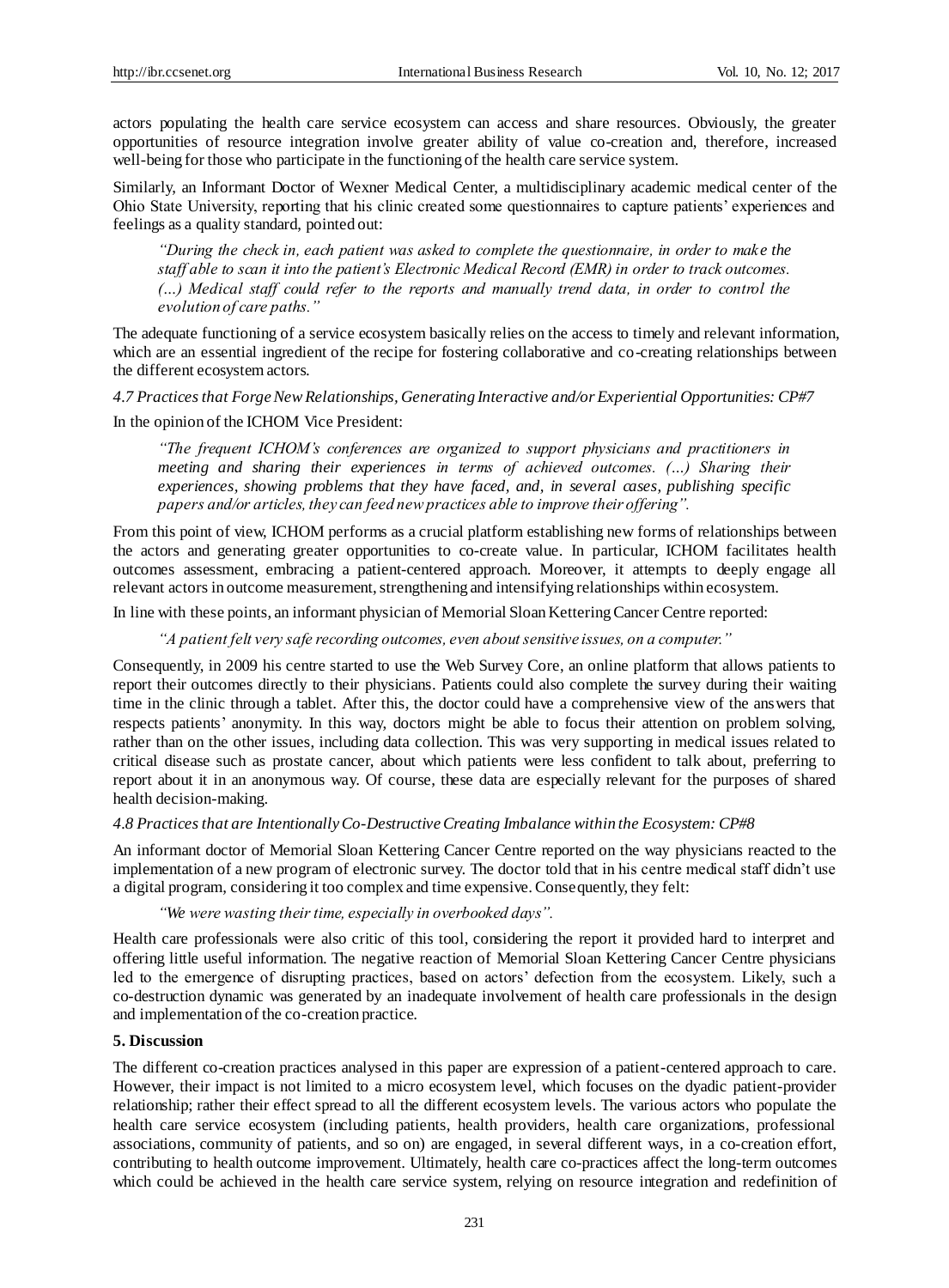individual value propositions. According to a recursive and circular logic, systemic and agreed value propositions enable the whole health service ecosystem to improve its effectiveness and efficiency.

Following this red-thread running through all the co-practices, the following lessons can be learned:

1) In terms of practices that endow actors with social capital (CP1), the first narration emphasizes the importance of trust and cooperation among the interacting actors at the mega ecosystem level. In the reported narration, trust arises from the ICHOM's ability to enhance the density of interactions. The active engagement of ICHOM's partners feeds and distributes social capital among all the interacting actors, influencing their position, influence, and attractiveness on the service ecosystem (Schau et al., 2009). From this point of view, it is not surprising that, benefitting from the collaboration with ICHOM, HCF was able to establish a better relationship with patients, especially those belonging to the marginalized group of the population.

2) The second narration, which concerns the meso ecosystem level, underlines that knowledge – as well as the personal experience of patients with the illness – is shared both among people suffering from similar diseases (bridging ties) and with health care providers (linking relationships), who can benefit from such a resource to arrange a health treatment which is tailored to the special health needs of each patient.

3) In terms of practices that provide an ecosystem with a shared language, symbols, sign and stories, the adoption of a common language fosters the reliability of shared information, making all the interacting actors able and willing to co-create value (Akaka et al., 2014). The transparency at the root of Standard Sets discussed above prevents an ambiguous analysis of health care practices, minimizing the risks of value co-destruction. This result can be achieved defining and sharing experiences or, alternatively, preventing negative practices that may lead to the misuse of available resources. Indeed, a consistent and transparent measurement of health outcomes based on shared Standards Sets (language) can improve patient experience and outcomes quality, concomitantly reducing health care costs.

4) The case study narration has pointed out some interesting practices, which are able to shape the actors' mental model. In particular, ICHOM's outcome benchmarking program positively affected the dynamic interactions among different actors at the same and at different levels, leading to radical change of the mental model and driving multiple actors' activities towards continuous improvement. In this case, ICHOM's leading activities and its central position within the health care service ecosystem had a deep influence on other interacting actors, feeding and/or enabling the ecosystem's dynamic configuration. In a global health care system, this change may lead to the improvement of health performance and, consequently, of the offered services. In addition, this led to an overall improvement in the quality of life.

5) The practices that ICHOM enacted in order to influence the ecosystem, created or constrained by the physical structures and the institutions that form their contexts, highlight the ability to improve care pathways through resources' integration. In the reported narration, physical resource (National Registry sponsored by ICHOM) dematerialization, outsourced to a specialized external provider, imply a deep redesign of the clinic's physical structure, building a new intangible infrastructure. Consequently, the implementation of the National Registry puts knowledge sharing at the core of the process of health services' provision, making patients free to report their care path experience and their demands for health services' improvement. It is evident that this structural change can potentially affect and change the way actors interact, paving the way for new emerging co-practices. This change benefits not only the treatment of a single patient, making it ever more personalized, but also the knowledge improvement of a single organization and of all those health care organizations that can access the register and participate in new resources (knowledge) creation.

6) In terms of practices that shape existing value propositions and inspire new ones, the emergence of a value-based approach has led some of ICHOM's providers to shape new plots of relations among actors and to develop new ways to share their resources, in order to create new value propositions, that allow an increase of achievable health outcomes. In particular, new value propositions led to the abandoning of cost-based strategies and to the implementation of value-based strategies, aimed at enhancing outcomes and lowering costs. In other words, the health service ecosystem has been shaped by the actions of multiple actors, who have integrated resources in innovative ways, thus contributing to new offering creation.

7) Some value co-creation practices affect the access to resources within a health care service ecosystem. The development and the implementation of an open platform highlight the logic on which ICHOM's and all the interacting actors shape the service ecosystem. This platform enables an on-going resource sharing and, at the same time, contributes to the creation of new resources, facilitating the contribution of actors who, sticking to their specific role, can publish and share User Generated Contents (UGCs). Therefore, the open-access platform enables actors' participation to specific co-creation practices, and makes them able to access new resources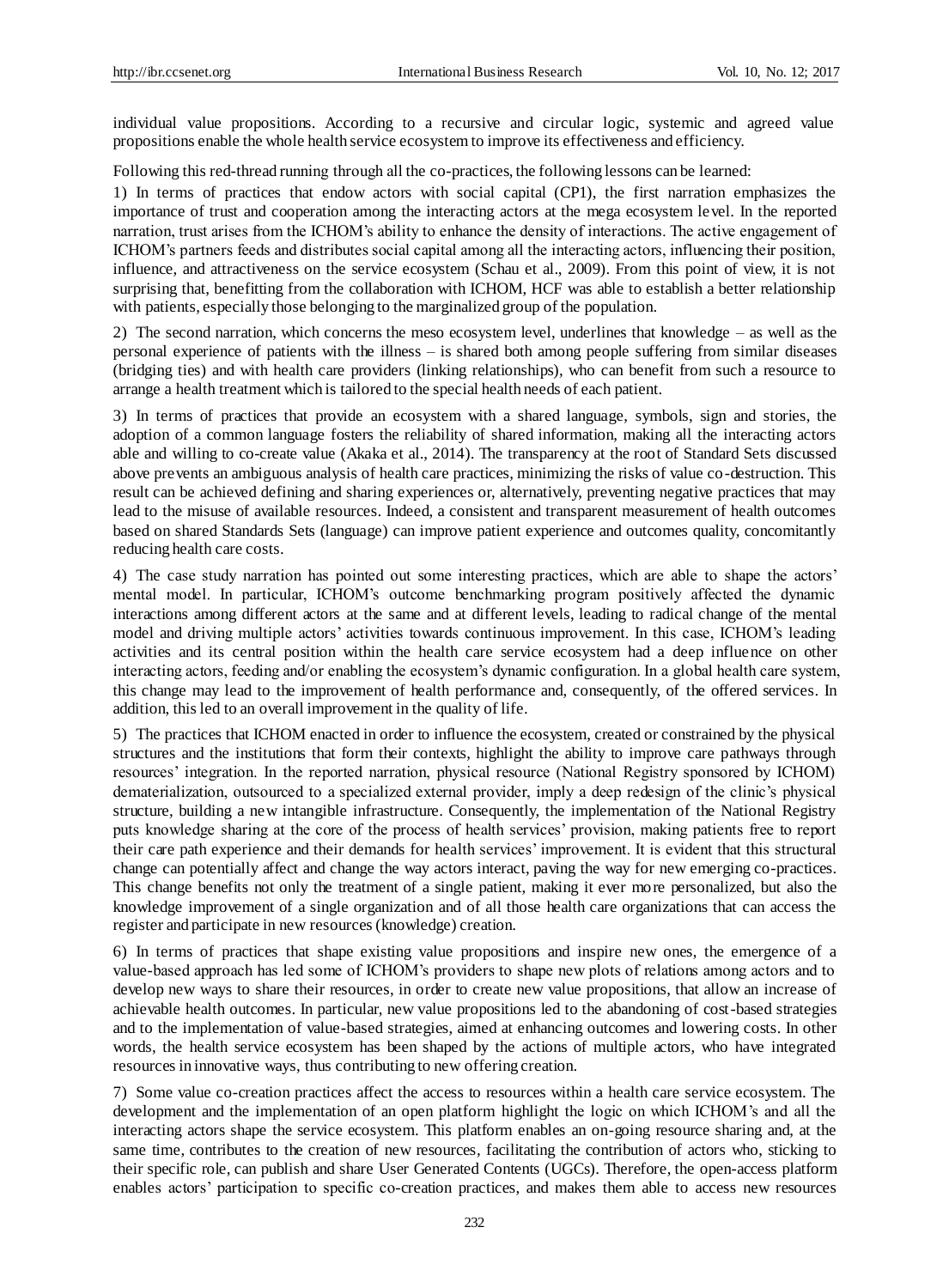generated merging their own resources.

8) ICHOM's online forum makes multiple actors able not only to share experiences and resources, but also to create new ones (such as knowledge), in order to enhance performances and improve the offered services. This practice also allows individual actors to seek and share knowledge about their health-related condition though the online forum. It is evident that the enhancement of performances and services involves an increase of the wellbeing for the whole health service ecosystem.

Last but not least, the narration pointed out some practices that are intentionally co-destructive creating imbalance within the health care service ecosystem. A co-disruptive practice has been found among the medical staff of a U.S. provider. It highlighted a voluntary resistance to changing managerial routines, due to the implementation of a new physical resource (an electronic survey). In this case, the resistance disrupted the ability to create positive health outcomes. It has also to be reported that the negative attitude of medical staff towards the new physical resource was mainly due to the different logic that guides practice in different ecosystems - in our case, the health service ecosystem in which the electronic survey has been implemented and the ICT service ecosystem in which it has been developed - and has sometimes led to unbalanced interactions among actors who participated in various embedded ecosystems (Akaka et al., 2013).

#### **6. Conclusions and Implications**

This paper supports the role of value co-creation practices in a health service ecosystem and contributes to the debate on health service research. In particular, our study firstly contributes to the empirical application in a specific context of Frow et al.'s (2016) theoretical framework, nourishing the scientific debate. ICHOM was presented as an extreme case (Eisenhardt, 1989) in shaping a service ecosystem, enabling not only resources' sharing and coordination (knowledge), but also new resources creation (shared visions and norms), which involves the on-going ecosystem adjustment. The adoption of a patient-centred approach, according to which health outcome are reconceptualised, represents the starting point of value creation, which led to organizational, physical, behavioural, and emotional changes.

In addition, this research highlights the underlying processes at the roots of both value co-creation and resources' integration in a network of a multiple interacting actors (Ostrom, et.al. 2015; Ciasullo, et al., 2017). Co-creation practices created by different actors, belonging to different ecosystem levels, show a mutual adjustment and contribute to ongoing and shared changes. From this point of view, health outcome co-creation takes place not only in light of patient's demands, needs, expectations, and experiences, but also "with" the patient, who becomes a key partner of health care professionals and a fundamental value co-creator. For this purpose, the ability of various mediating actors (e.g. ICTs providers, non-profit organizations, social workers) is crucial, since they support in correctly interpreting and using the resources that patients offer in order to redefine the health care services' offering. Following this logic, a process of mutual adjustment between these different actors arises at all the ecosystem levels (micro, meso, macro, and mega). Such an adjustment is endorsed by a gradual change in individual value propositions, through the activation of synergistic interactions which, in turn, promote a creative adaptation (Mele et al 2014).



Figure 2. Resources' exchange among and between actors of different ecosystem levels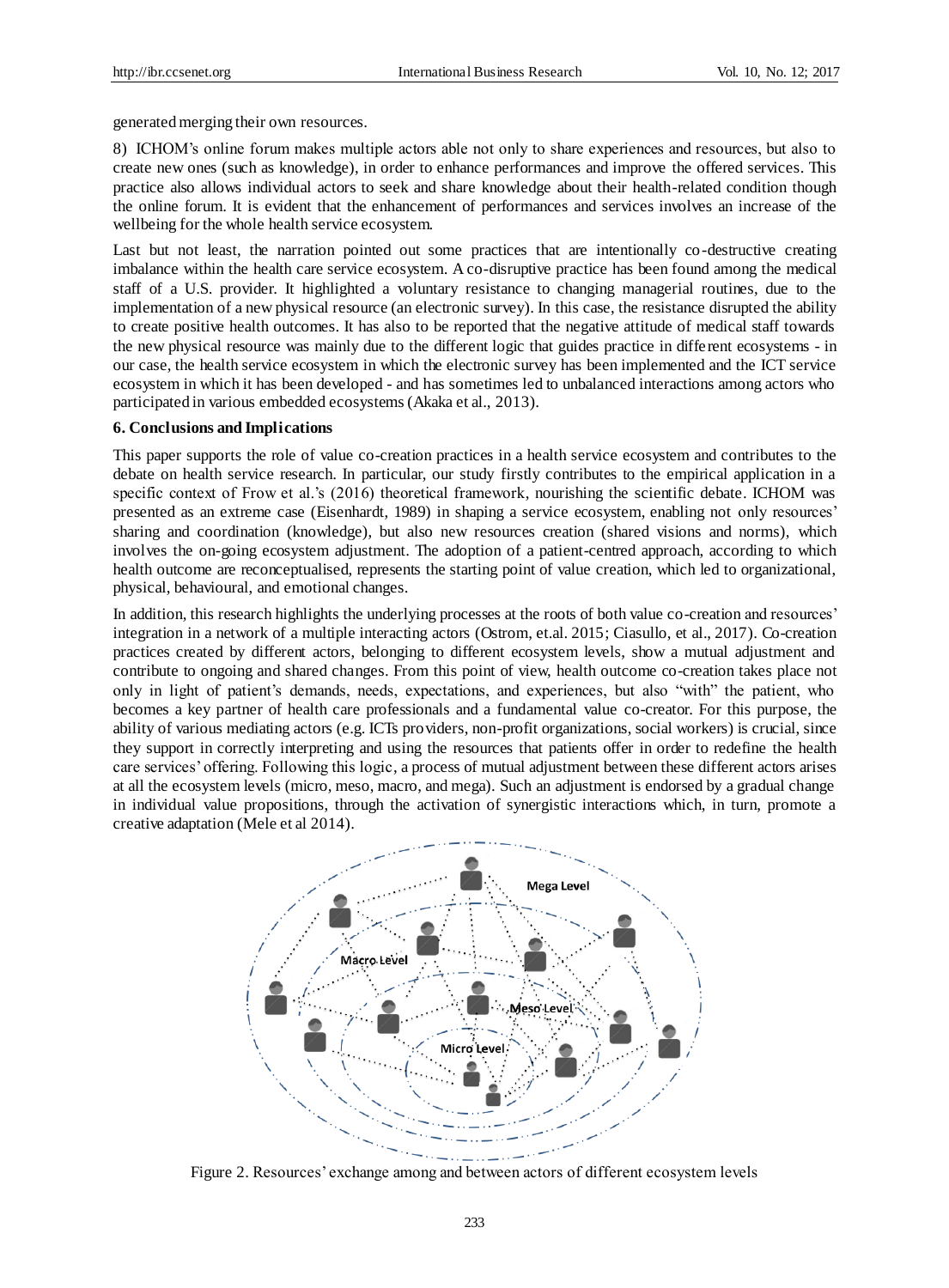Also, this research has interesting managerial implications. First of all, health care providers should be encouraged to establish better relations with the various actors, at the micro, meso, macro, and mega levels, to co-create value. Also, appropriate strategies should be designed and implemented to avoid the emergence of value co-destruction dynamics, which entail negative health outcomes. Moreover, the lessons learned analysing the co-creation practices assist managers in redesigning the shape of the health care service system according to a systemic view (Barile, et al., 2016).

The research is somewhat limited by a focus just on ICHOM co-practices; for this reason, findings could not be generalized to similar health care service ecosystems. With this in mind, further investigations should focus on other experiences of co-creation practices, embracing either a descriptive or a comparative approach. Also, more attention should be paid to the peculiar business models that would allow health care organizations to properly function in a health care service ecosystem. Lastly, further developments are needed to better understand: (1) the way co-creation practices produce stronger and more reliable relationships between the health care service ecosystem's actors, and (2) the role of ICTs in shaping service ecosystems.

#### **References**

- Adams, C. A. (2002). Internal organisational factors influencing corporate social and ethical reporting: Beyond current theorizing. *Accounting, Auditing & Accountability Journal*, *15*(2), 223-250. https://doi.org/10.1108/09513570210418905
- Akaka, M. A., Corsaro, D., Kelleher, C., Maglio, P. P., Seo, Y., Lusch, R. F., & Vargo, S. L. (2014). The role of symbols in value cocreation. *Marketing Theory*, *14*(3), 311-326. https://doi.org/10.1177/1470593114534344
- Akaka, M. A., Vargo, S. L., & Lusch, R. F. (2012). An exploration of networks in value cocreation: A service-ecosystems view. *Review of Marketing Research*, *9*(Special Issue), 13-50. https://doi.org/10.1108/S1548-6435(2012)0000009006
- Akaka, M. A., Vargo, S. L., & Lusch, R. F. (2013). The complexity of context: a service ecosystems approach for international marketing. *Journal of Marketing Research*, *21*(4), 1-20. https://doi.org/10.1509/jim.13.0032
- Annarumma, C., & Palumbo, R. (2016). Contextualizing Health Literacy to Health Care Organizations. Exploratory Insights. *Journal of Health Management*, *18*(4), 611-624. https://doi.org/10.1177/0972063416666348
- Araujo, L., Kjellberg, H., & Spencer, R. (2008). Market practices and forms: Introduction to the special issue. *Marketing theory*, *8*(1), 5-14. https://doi.org/10.1177/1470593107086481
- Barile, S., Lusch, R., Reynoso, J., Saviano, M., & Spohrer, J. (2016). Systems, networks, and ecosystems in service research. *Journal of Service Management*, *27*(4), 652-674. https://doi.org/10.1108/JOSM-09-2015-0268
- Baxter, P., & Jack, S. (2008). Qualitative case study methodology: Study design and implementation for novice researchers. *The qualitative report*, *13*(4), 544-559.
- Berry, L. L., & Bendapudi, N. (2007). Health care a fertile field for service research. *Journal of Service Research*, *10*(2), 111-122. https://doi.org/10.1177/1094670507306682
- Braithwaite, D. O., & Schrodt, P. (Eds.). (2014). *Engaging theories in interpersonal communication: Multiple perspectives*. Sage Publications.
- Chandler, J. D., & Vargo, S. L. (2011). Contextualization and value-in-context: How context frames exchange. *Marketing Theory*, *11*(1), 35-49. https://doi.org/10.1177/1470593110393713
- Chughtai, S., & Blanchet, K. (2017). Systems thinking in public health: a bibliographic contribution to a meta-narrative review. *Health Policy and Planning*. Published on-line ahead of print on January, 6th 2017. https://doi.org/10.1093/heapol/czw159
- Coulter, A. (2012). Patient engagement—what works?. *The Journal of ambulatory care management*, *35*(2), 80-89. https://doi.org/10.1097/JAC.0b013e318249e0fd
- Cox, C. L. & Agee, E. J. (2012). Application of a marketing concept to patient-centered care: co-producing health with heart failure patients. *Online journal of issues in nursing*, *17*(2), A1.
- Dalmer, N. K. (2017). Questioning reliability assessments of health information on social media. Journal of the Medical Library Association, *105*(1), 61-68.
- Dosani, S., Harding, C., & Wilson, S. (2014). Online Groups and Patient Forums, *Current Psychiatry Reports,*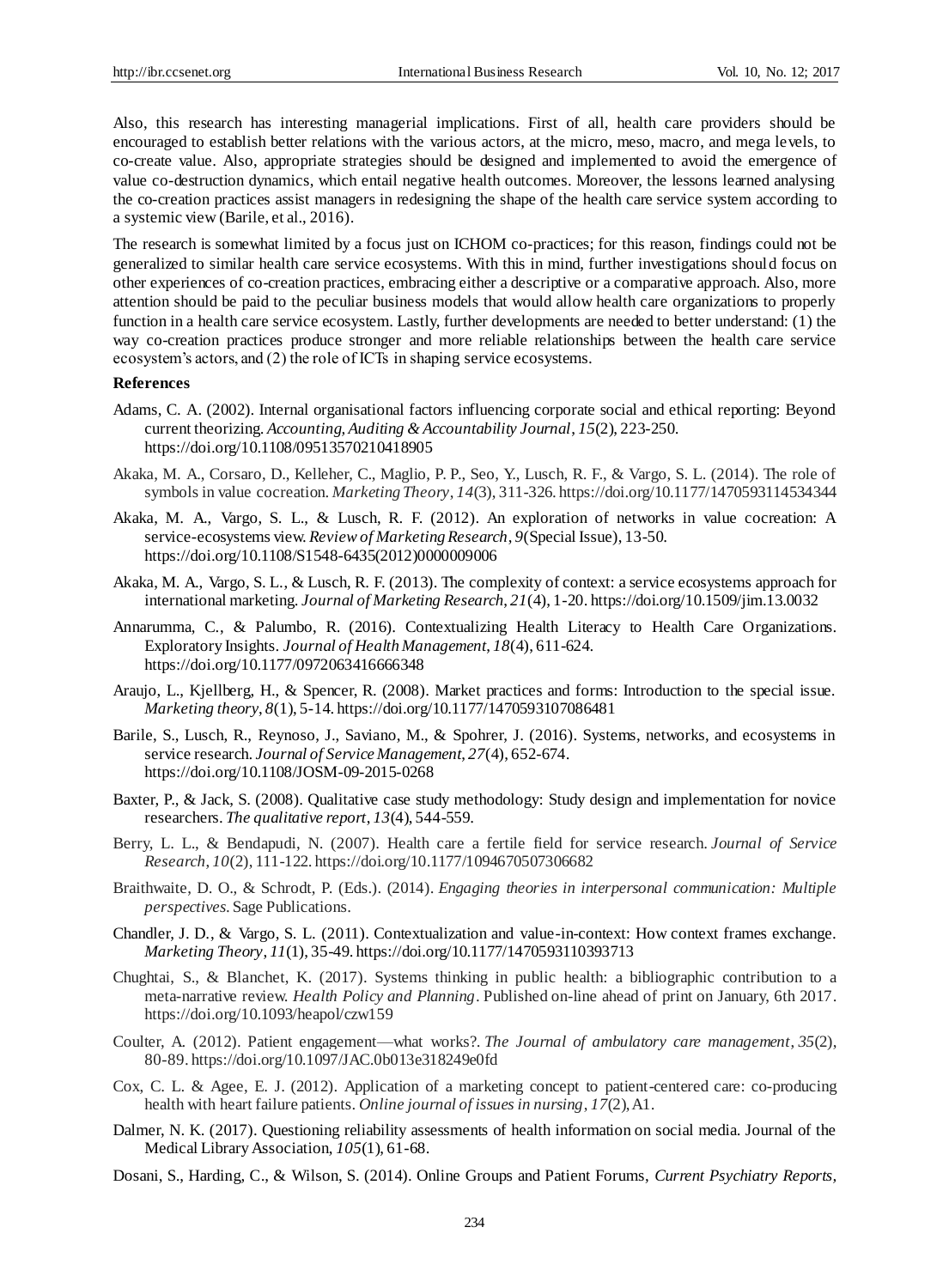*16*(11), 507. https://doi.org/10.1007/s11920-014-0507-3

- Echeverri, P., & Skålén, P. (2011). Co-creation and co-destruction: A practice-theory based study of interactive value formation. *Marketing theory*, *11*(3), 351-373. https://doi.org/10.1177/1470593111408181
- Edvardsson, B., Tronvoll, B., & Gruber, T. (2011). Expanding understanding of service exchange and value co-creation: a social construction approach. *Journal of the Academy of Marketing Science*, *39*(2), 327-339. https://doi.org/10.1007/s11747-010-0200-y
- Eisenhardt, K. M. (1989). Agency theory: An assessment and review. *Academy of management review*, *14*(1), 57-74.
- Epp, A. M., & Price, L. L. (2008). Family identity: a framework of identity interplay in consumption practices. *Journal of Consumer Research*, *35*(1), 50-70. https://doi.org/10.1086/529535
- Epstein, R. M., & Street Jr, R. L. (2011). The Values and Value of Patient-Centered Care. *Annals of Family Medicine, 9*(2), 100-103. https://doi.org/10.1370/afm.1239
- Erwin, K., & Krishnan, J. A. (2016). Redesigning health care to fit with people Design expertise can improve delivery of care, *BMJ, 354*(4536).
- Etherington, K., & Bridges, N. (2011). Narrative case study research: On endings and six session reviews. *Counselling and Psychotherapy Research*, *11*(1), 11-22. https://doi.org/10.1080/14733145.2011.546072
- Farmer, J., Taylor, J., Stewart, E., & Kenny, A. (2017). Citizen participation in health services co-production: a roadmap for navigating participation types and outcomes. *Australian Journal of Primary Health*, Published on-line ahead of print on June,  $23<sup>rd</sup> 2017$ . https://doi.org/10.1071/PY16133
- Frank, L., Basch, E., & Selby, J. V. (2014). The PCORI perspective on patient-centered outcomes research. *Jama*, *312*(15), 1513-1514. https://doi.org/10.1001/jama.2014.11100
- Frow, P., McColl-Kennedy, J. R., & Payne, A. (2016). Co-creation practices: Their role in shaping a health care ecosystem. *Industrial Marketing Management*, *56*, 24-39. https://doi.org/10.1016/j.indmarman.2016.03.007
- Greer, C. R., Lusch, R. F., & Vargo, S. L. (2016). A service perspective. *Organizational Dynamics*, *1*(45), 28-38. https://doi.org/10.1016/j.orgdyn.2015.12.004
- Gummesson, E. (2009). *Marketing as Networks: The Birth of Many-to-Many Marketing*. Stockholm: Publishing House Djursholm.
- Hardyman, W., Daunt, K. L., & Kitchener, M. (2015). Value co-creation through patient engagement in health care: a micro-level approach and research agenda. *Public Management Review*, *17*(1), 90-107. https://doi.org/10.1080/14719037.2014.881539
- Helkkula, A., Kelleher, C., & Pihlström, M. (2012). Characterizing value as an experience: implications for service researchers and managers. *Journal of Service Research*, *15*(1), 59-75. https://doi.org/10.1177/1094670511426897
- Henderson, C. M., & Palmatier, R. W. (2010). Understanding the relational ecosystem in a connected world. In: S.H.K. Wuyts, M.G. Dekimpe, E. Gijsbrechts, & F.G.M.(Rik) Pieters (Eds.) *The connected customer: The changing nature of consumer and business markets* (pp. 37-76), New York: Routledge.
- Iwakabe, S. (2015). Introduction to case study special issue-- case studies in Japan: Two methods, two worldviews. *Pragmatic Case Studies in Psychotherapy, 11*(2), 65-80. https://doi.org/10.14713/pcsp.v11i2.1902
- Joiner, K. A., & Lush, R. F. (2016). Evolving to a new service-dominant logic for health care. *Innovation and Entrepreneurship in Health, 3*(1), 25-33. https://doi.org/10.2147/IEH.S93473
- Kaplan, R. S., & Porter, M. E. (2011). How to solve the cost crisis in health care. *Harvard Business Review*, *89*(9), 46-52.
- Lusch, R. F., & Nambisan, S. (2015). Service Innovation: A Service-Dominant Logic Perspective. *MIS Quarterly, 39*(1), 155-176. https://doi.org/10.25300/MISQ/2015/39.1.07
- Lusch, R. F., & Vargo, S. L. (2006). Service-dominant logic: reactions, reflections and refinements. *Marketing theory*, *6*(3), 281-288. https://doi.org/10.1177/1470593106066781
- Lusch, R. F., & Vargo, S. L. (2014). *Service-dominant logic: Premises, perspectives, possibilities*. Cambridge University Press.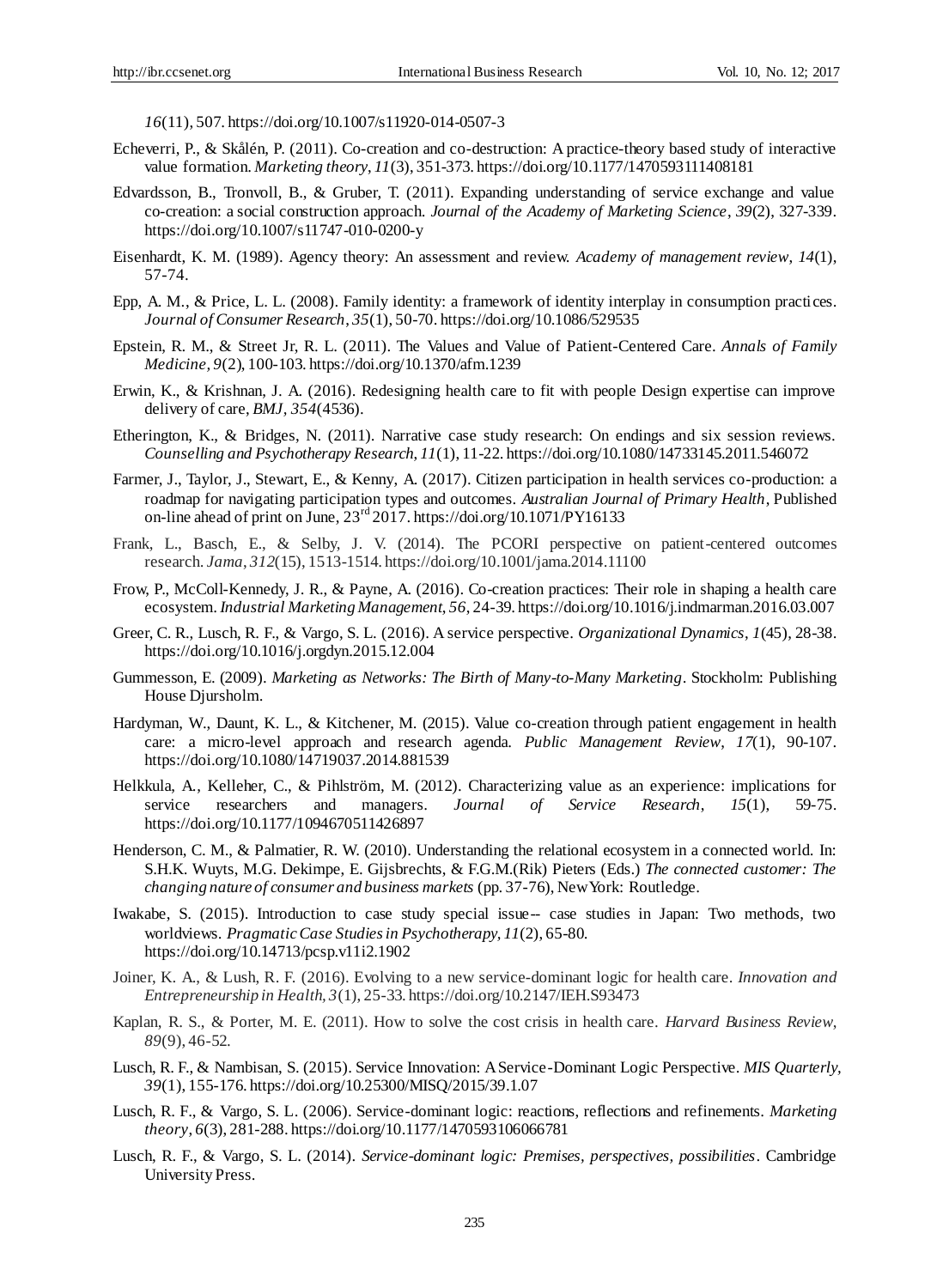- McColl-Kennedy, J. R., Cheung, L., & Ferrier, E. (2015). Co-creating service experience practices. *Journal of Service Management*, *26*(2), 249-275. https://doi.org/10.1108/JOSM-08-2014-0204
- McColl-Kennedy, J. R., Vargo, S. L., Dagger, T. S., Sweeney, J. C., & van Kasteren, Y. (2012). Health care customer value cocreation practice styles. *Journal of Service Research*, 15(4), 370-389. https://doi.org/10.1177/1094670512442806
- McCormack, L. A., Treiman, K., Rupert, D., Williams-Piehota, P., Nadler, E., Arora, N. K., & Street, R. L. (2011). Measuring patient-centered communication in cancer care: a literature review and the development of a systematic approach. *Social science & medicine*, *72*(7), 1085-1095. https://doi.org/10.1016/j.socscimed.2011.01.020
- Mele, C., Gummesson, E., & Polese, F. (2016). The Naples Forum on Service Developing theory through the practices of a community. *Marketing Theory*, *16*(2), 266-268. https://doi.org/10.1177/1470593115608077d
- Michie, S., & Williams, S. (2003). Reducing work related psychological ill health and sickness absence: a systematic literature review. *Occupational and environmental medicine*, *60*(1), 3-9. https://doi.org/10.1136/oem.60.1.3
- Mirzaei, M., Aspin, C., Essue, B., Jeon, Y. H., Dugdale, P., Usherwood, T., & Leeder, S. (2013). A patient-centred approach to health service delivery: improving health outcomes for people with chronic illness. *BMC health services research*, *13*(1), 1. https://doi.org/10.1186/1472-6963-13-251
- Nambisan, S., & Sawhney, M. (2011). Orchestration processes in network-centric innovation: Evidence from the field. *The Academy of Management Perspectives*, *25*(3), 40-57. https://doi.org/10.5465/AMP.2011.63886529
- O'Grady, N. P., Barie, P. S., Bartlett, J. G., Bleck, T., Carroll, K., Kalil, A. C., et al. (2008). Guidelines for evaluation of new fever in critically ill adult patients: 2008 update from the American College of Critical Care Medicine and the Infectious Diseases Society of America. *Critical care medicine*, *36*(4), 1330-1349. https://doi.org/10.1097/CCM.0b013e318169eda9
- Ostrom, A. L., Bitner, M. J., Brown, S. W., Burkhard, K. A., Goul, M., Smith-Daniels, V., et al. (2010). Moving forward and making a difference: research priorities for the science of service. *Journal of Service Research*, *13*(1), 4-36. https://doi.org/10.1177/1094670509357611
- Ostrom, A. L., Parasuraman, A., Bowen, D. E., Patricio, L., Voss, C. A., & Lemon, K. (2015). Service research priorities in a rapidly changing context. *Journal of Service Research*, *18*(2), 127-159. https://doi.org/10.1177/1094670515576315
- Ostrom, E. (2010). Beyond markets and states: polycentric governance of complex economic systems. *Transnational Corporations Review*, *2*(2), 1-12. https://doi.org/10.1257/aer.100.3.641
- Palumbo, R. (2016). Contextualizing co-production of health care: a systematic literature review. *International Journal of Public Sector Management, 29*(1), 72-90. https://doi.org/10.1108/IJPSM-07-2015-0125
- Palumbo, R. (2017<sub>a</sub>). Toward a new conceptualization of health care services to inspire public health. Public national health service as a "common pool of resources". *International Review on Public and Nonprofit Marketing*, *14*(3), https://doi.org/ 10.1007/s12208-017-0175-1.
- Palumbo, R. (2017<sub>b</sub>). Exploring the Divide between Output and Outcome Measures in Health Care. *Journal of* Health Management, Published on-line ahead of print on October, 5<sup>th</sup> 2017. https://doi.org/10.1177/0972063417727622
- Palumbo, R., Annarumma, C., & Musella, M. (2017). Exploring the meaningfulness of healthcare organizations: a multiple case study. *International Journal of Public Sector Management, 30*(5), 503-518. https://doi.org/10.1108/IJPSM-10-2016-0174
- Palumbo, R., Cosimato, S., & Tommasetti, A. (2017). Dream or reality? A recipe for sustainable and innovative health care ecosystems. *The TQM Journal, 29*(6), 1-17. https://doi.org/10.1108/TQM-02-2017-0023
- Payne, A. F., Storbacka, K., & Frow, P. (2008). Managing the co-creation of value. *Journal of the academy of marketing science*, *36*(1), 83-96. https://doi.org/10.1007/s11747-007-0070-0
- Peters, L. D. (2016). Heteropathic versus homopathic resource integration and value co-creation in service ecosystems*. Journal of Business Research, 69*(8), 2999-3007. https://doi.org/10.1016/j.jbusres.2016.02.033
- Porter, M. E. (2010). What is value in health care?. *New England Journal of Medicine*, *363*(26), 2477-2481.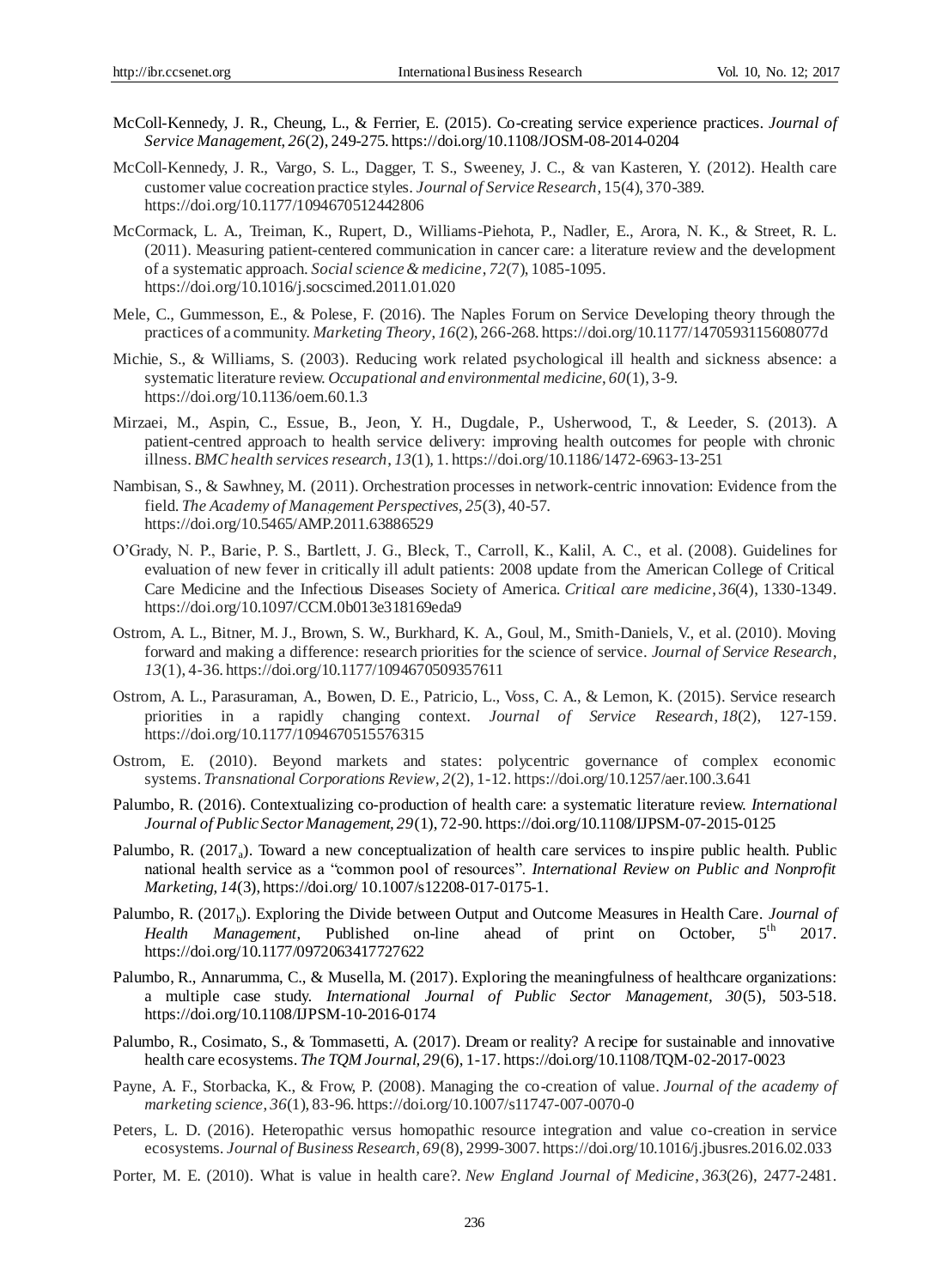https://doi.org/10.1056/NEJMp1011024

Porter, M. E., & Lee, T. H. (2013). The Strategy That Wilt Fix Health Care. *Harvard business review*, *91*(10), 50-70.

Porter, M., & Tiesberg, E. (2006). *Re-defining health care delivery*. Business Harvard Press, Boston.

- Quaschning, K., Körner, M., & Wirtz, M. (2013). Analyzing the effects of shared decision-making, empathy and team interaction on patient satisfaction and treatment acceptance in medical rehabilitation using a structural equation modeling approach. *Patient education and counseling*, *91*(2), 167-175. https://doi.org/10.1016/j.pec.2012.12.007
- Reckwitz, A. (2002). Toward a theory of social practices a development in culturalist theorizing. *European journal of social theory*, *5*(2), 243-263. https://doi.org/10.1177/13684310222225432
- Robertson, N., Polonsky, M., & McQuilken, L. (2014). Are my symptoms serious Dr Google? A resource-based typology of value co-destruction in online self-diagnosis. *Australasian Marketing Journal, 22*(3), 246-256. https://doi.org/10.1016/j.ausmj.2014.08.009
- Rowe, A., & Hogarth, A. (2005). Use of complex adaptive systems metaphor to achieve professional and organizational change. *Journal of Advanced Nursing, 51*(4), 396-405. https://doi.org/10.1111/j.1365-2648.2005.03510.x
- Russo-Spena, T., & Mele, C. (2012). "Five Co-s" in innovating: a practice-based view. *Journal of Service Management*, *23*(4), 527-553. https://doi.org/10.1108/09564231211260404
- Schatzki, T. R. (2005). Peripheral vision the sites of organizations. *Organization studies*, *26*(3), 465-484. https://doi.org/10.1177/0170840605050876
- Schau, H. J., Muñiz Jr, A. M., & Arnould, E. J. (2009). How brand community practices create value. *Journal of marketing*, *73*(5), 30-51. https://doi.org/10.1509/jmkg.73.5.30
- Siltaloppi, J., Koskela-Huotari, K., & Vargo, S. L. (2016). Institutional Complexity as a Driver for Innovation in Service Ecosystems. *Service Science, 8*(3), 333-343. https://doi.org/10.1287/serv.2016.0151
- Simons, H. (2009). *Case Study Research in Practice*, Sage Publications, London. https://doi.org/10.4135/9781446268322
- Street Jr., R. L., Makoul, G., Arora, N. K., & Epstein, R. M. (2009) How does communication heal? Pathways linking clinician–patient communication to health outcomes. *Patient Education and Counseling, 74*(3), 295-301. https://doi.org/10.1016/j.pec.2008.11.015
- Thomas, L. D., Autio, E., & Gann, D. M. (2014). Architectural leverage: putting platforms in context. *The Academy of Management Perspectives*, *28*(2), 198-219. https://doi.org/10.5465/amp.2011.0105
- van der Eijk, M., Faber, M. J., Aarts, J. W., Kremer, J. A., Munneke, M., & Bloem, B. R. (2013). Using online health communities to deliver patient-centered care to people with chronic conditions. *Journal of Medical Internet Research, 15*(6), e115. https://doi.org/10.2196/jmir.2476
- Vargo, S. L., & Lusch, R. F. (2004). Evolving to a new dominant logic for marketing. *Journal of marketing*, *68*(1), 1-17. https://doi.org/10.1509/jmkg.68.1.1.24036
- Vargo, S. L., & Lusch, R. F. (2008). Service-dominant logic: continuing the evolution. *Journal of the Academy of marketing Science*, *36*(1), 1-10. https://doi.org/10.1007/s11747-007-0069-6
- Vargo, S. L., & Lusch, R. F. (2010). From repeat patronage to value co-creation in service ecosystems: a transcending conceptualization of relationship. *Journal of Business Market Management*, *4*(4), 169-179. https://doi.org/10.1007/s12087-010-0046-0
- Vargo, S. L., & Lusch, R. F. (2011). It's all B2B… and beyond: Toward a systems perspective of the market. *Industrial Marketing Management*, *40*(2), 181-187. https://doi.org/10.1016/j.indmarman.2010.06.026
- Vargo, S. L., & Lusch, R. F. (2012). The nature and understanding of value: a service-dominant logic perspective. *Review of Marketing Research*, *9*, 1-12. https://doi.org/10.1108/S1548-6435(2012)0000009005
- Vargo, S. L., & Lusch, R. F. (2016). Institutions and axioms: an extension and update of service-dominant logic. *Journal of the Academy of Marketing Science*, *44*(1), 5-23. https://doi.org/10.1007/s11747-015-0456-3
- Vargo, S. L., Maglio, P. P., & Akaka, M. A. (2008). On value and value co-creation: A service systems and service logic perspective. *European management journal*, *26*(3), 145-152.